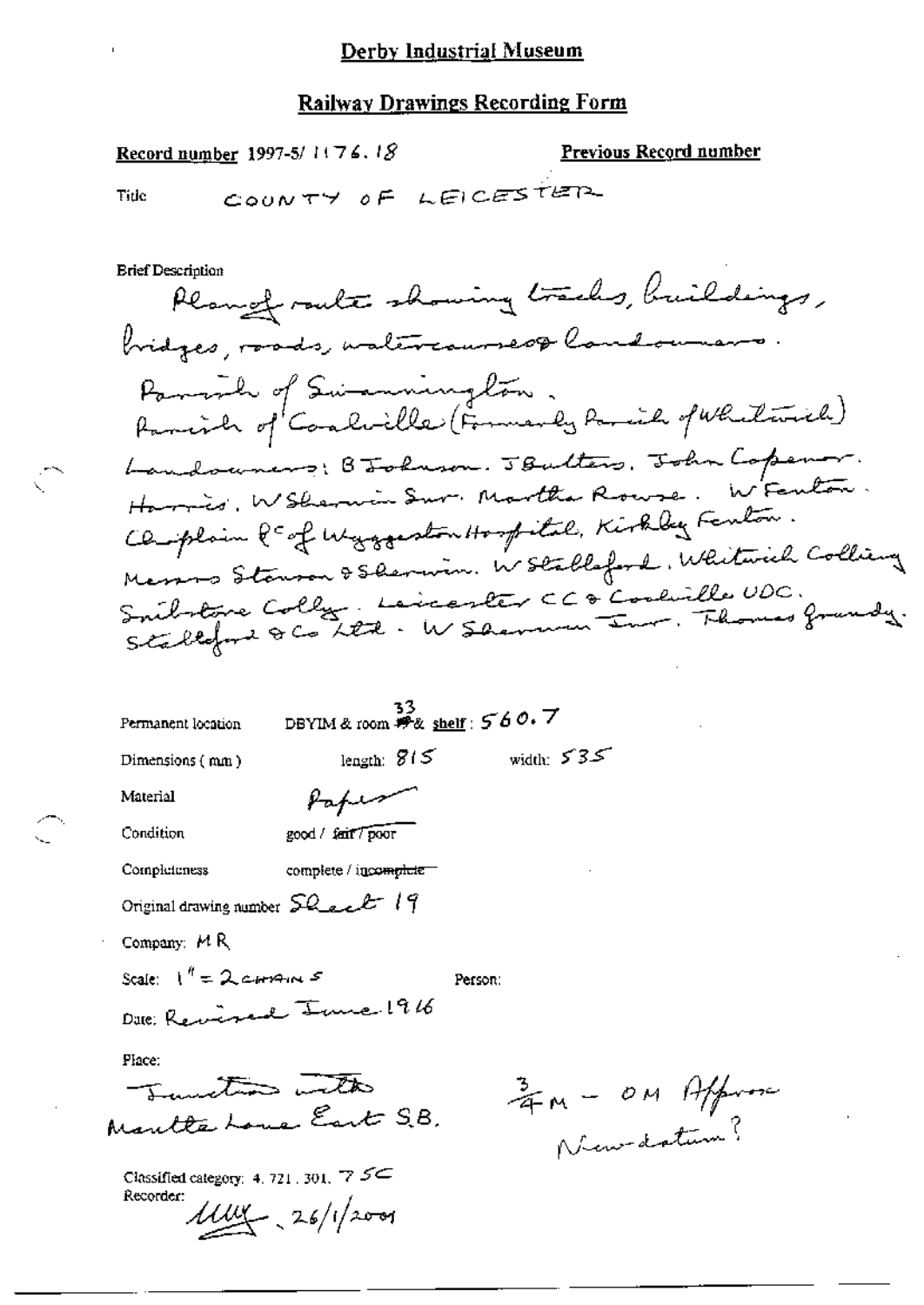Record number 1997-5/1176.17

**Previous Record number** 

 $\sim$ 

 $\sim$ 

Tide

L.

Ĭ,

COUNTY OF LEICESTER

**Brief Description** 

| Permanent location                                   | DBYIM & room $\frac{33}{42}$ shelf: 560.7 |             |              |
|------------------------------------------------------|-------------------------------------------|-------------|--------------|
| Dimensions (mm)                                      | length: $815$                             |             | width: $535$ |
| Material                                             | raper                                     |             |              |
| Condition                                            | good / fair / poor                        |             |              |
| Completeness                                         | complete / incoe <del>ndiete</del>        |             |              |
| Original drawing number $SL_{2n}L$ 18                |                                           |             |              |
| Company $H R$                                        |                                           |             |              |
| Scale: $1^{n} = 2$ corrent $s$                       |                                           | Person:     |              |
| Date:                                                |                                           |             |              |
| Place:                                               |                                           |             |              |
| Summington                                           |                                           | $18M - 174$ |              |
| فبستوسية مساك                                        |                                           |             |              |
| Classified category: 4, 721, 301, $75C$<br>Recorder: |                                           |             |              |
|                                                      | $1004 - 26/12001$                         |             |              |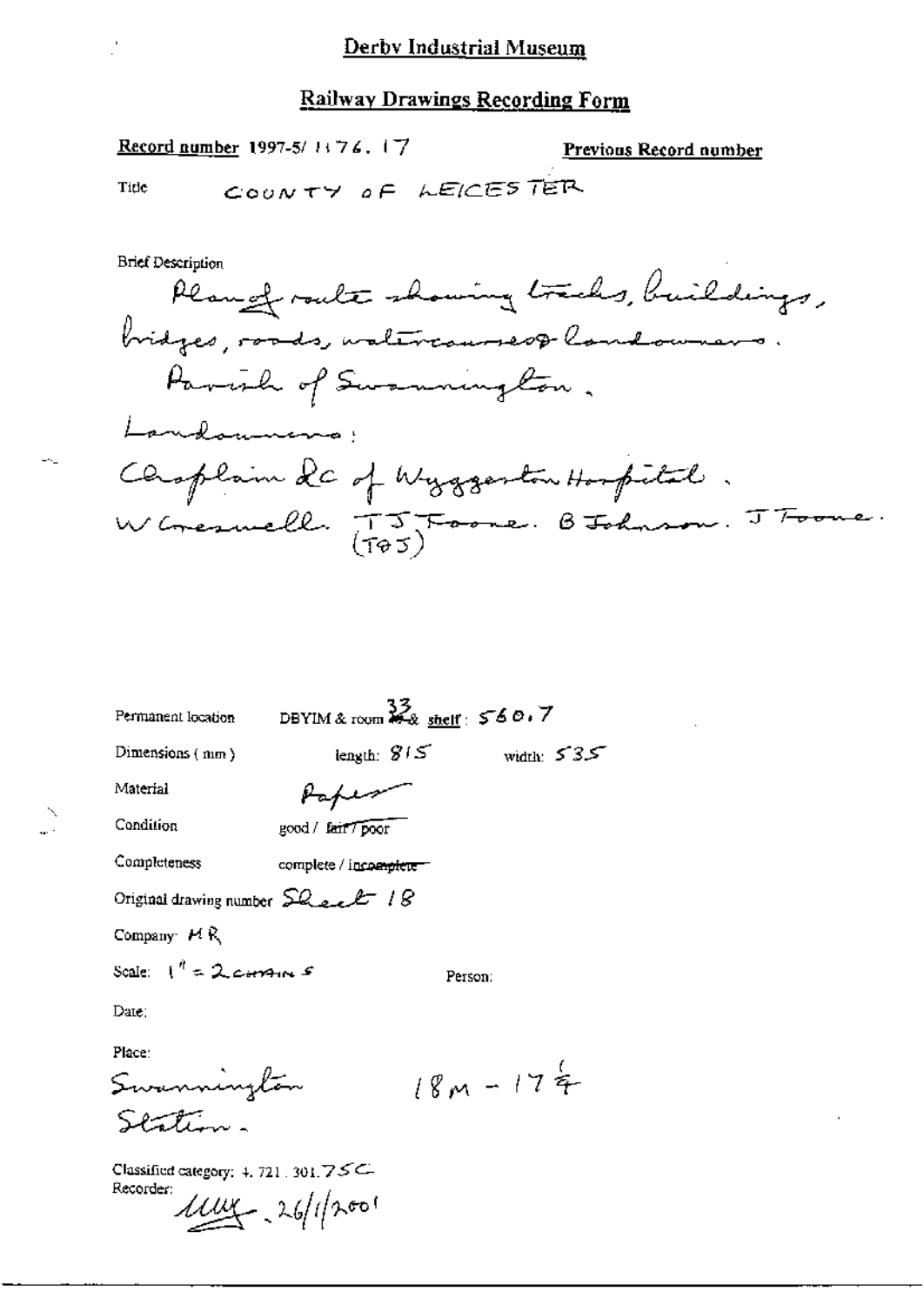**Record number 1997-5/1176.16** 

Previous Record number

Tide

COUNTY OF LEICESTER

**Brief Description** 

Plange route showing tracks, buildings, bridges, roads, untercourses& londowners. Parish of Coleonton. Parish of Swanning ton. Parish of Rovenstone with Smilatone. (Formerly Pariah of Arkly de la Zouch). Parcile of Rovenstone. Landowners: Sir GH Beaumont. HBiggs. Rev 6 Ariskett. W Cresswell. WSRennin Snr. W Shermin Inr. Choplain etc of Wyggeston Hospital.

| Permanent location                              | DBYIM & room $\overset{33}{\ast}$ & shelf: $560.7$ |                            |
|-------------------------------------------------|----------------------------------------------------|----------------------------|
| Dimensions $(mn)$                               | length: $815$                                      | width: $535$               |
| Material                                        | rap                                                |                            |
| Condition                                       | good / fair 7 poor                                 |                            |
| Completeness                                    | complete / incomplete =                            |                            |
| Original drawing number $SQ_{\text{start}}$   7 |                                                    |                            |
| Company: MR                                     |                                                    |                            |
| Scale: $\int_0^{\eta}$ = 2 corrent s            | Person:                                            |                            |
| Date:                                           |                                                    |                            |
| Place:                                          |                                                    |                            |
|                                                 |                                                    | $18\frac{3}{4}$ M – $18$ M |
| Sinopa                                          |                                                    |                            |

Classified category: 4 721 .301. 75C-Recorder:

 $1100 - 26/12001$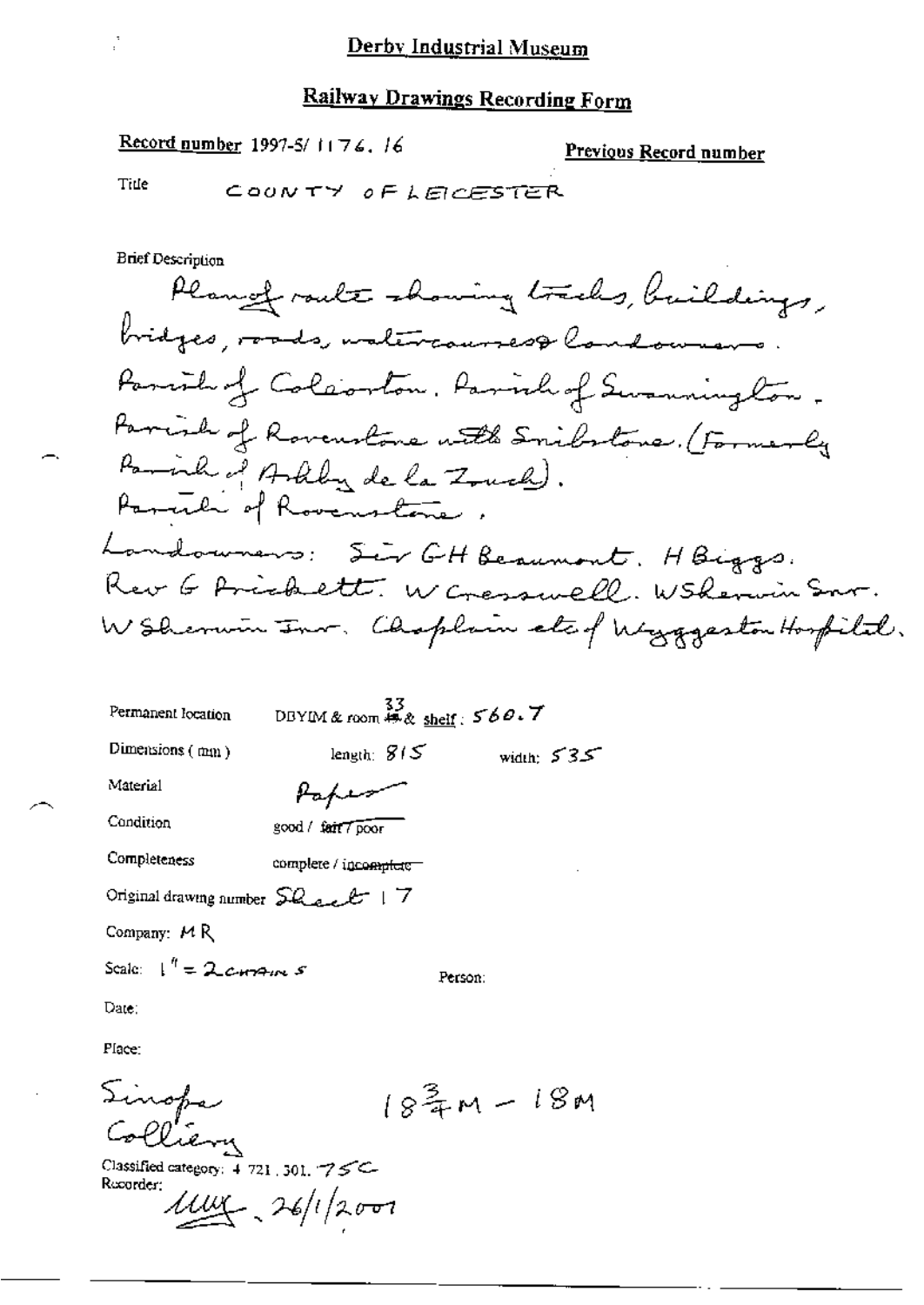#### **Railway Drawings Recording Form**

ك : Record number 1997-5/1176.

<u>Previous Record number</u>

Tide

COUNTY OF LEICESTER

**Brief Description** Plangt route showing tracks, buildings, bridges, roads, watercourses& londowners. Parish of Cole Orton, Perile of Rovenstone with Smilstone.<br>Landouner: (Formuly Parish of Arthlyde Local). Sir George Howland Beaumont Book.

| Permanent location                                                                              |                        | DBYIM & room $\frac{33}{49 \text{·k}}$ shelf: $560.7$ |              |
|-------------------------------------------------------------------------------------------------|------------------------|-------------------------------------------------------|--------------|
| Dimensions (mm)                                                                                 |                        | length: $815$                                         | width: $535$ |
| Material                                                                                        | Paper                  |                                                       |              |
| Condition                                                                                       | good / fair / poor     |                                                       |              |
| Completeness                                                                                    | complete / incomplete- |                                                       |              |
| Original drawing number $\textsf{SQ}_\textit{e-e}\textcolor{red}{\mathscr{L}^-}$   $\textsf{S}$ |                        |                                                       |              |
| Company: MR                                                                                     |                        |                                                       |              |
| Scale: $1^{\frac{p}{2}} = 2$ corpores                                                           |                        | Person:                                               |              |
| Date.                                                                                           |                        |                                                       |              |
| Place:                                                                                          |                        |                                                       |              |
|                                                                                                 |                        | $19\frac{1}{2} + 18\frac{3}{4} +$                     |              |

Classified category: 4, 721 , 301,  $\overline{\mathcal{D}}\mathcal{S}$   $\subseteq$ Recorder:  $1114 - 26/12000$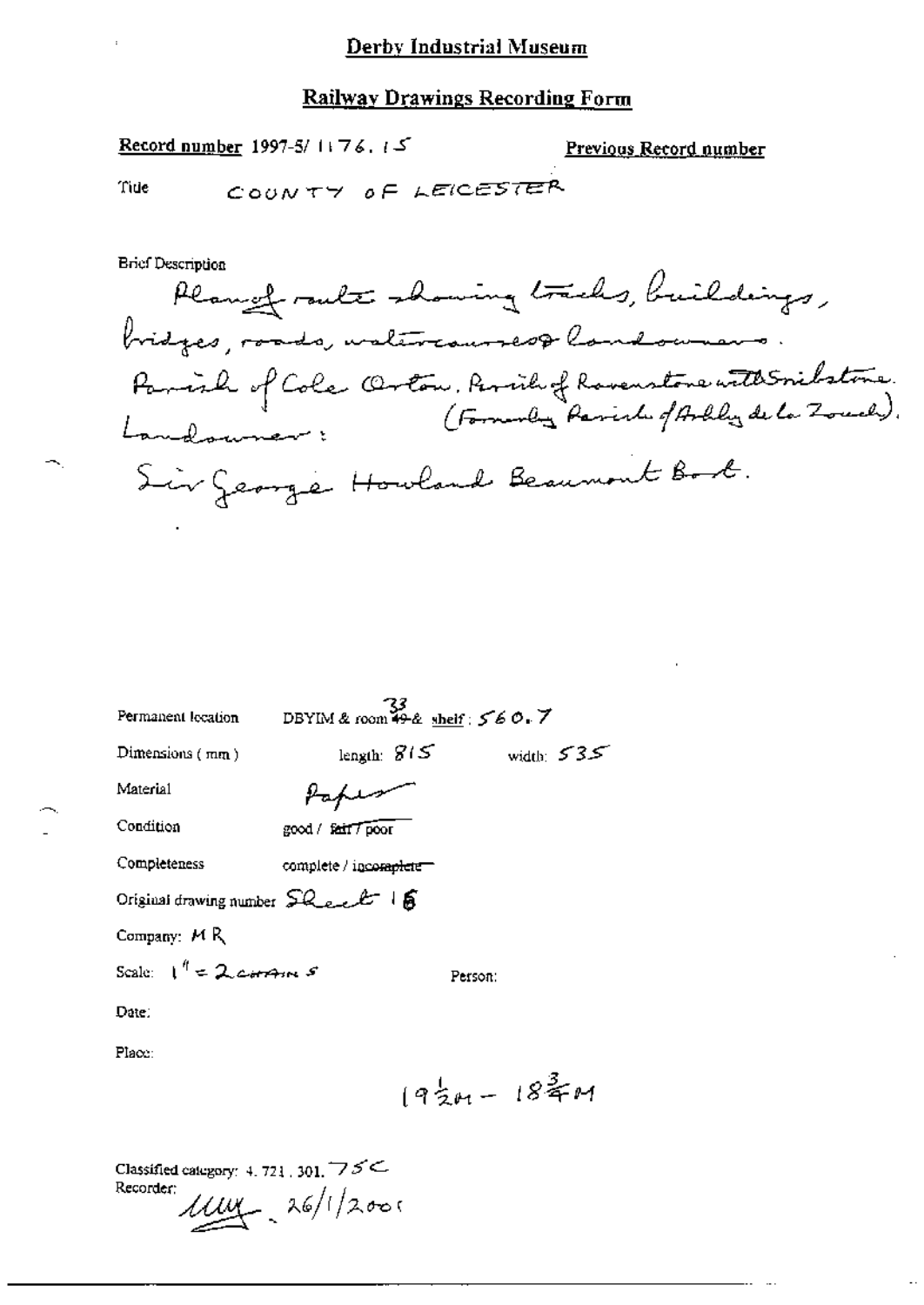Record number 1997-5/1176.14-

Previous Record number

Tide

k.

COUNTY OF LEICESTER

**Brief Description** Plang route showing tracks, buildings, bridges, roads, untercoursest landowners. Parish of Packington (Formerly Parish of Nicaslam) Parcile of Cole Orton. Landowner's: Sir Charles Abrey Hastings Bost Sir George Howland Because Bart.

| Permanent location                              | DBYIM & room $\frac{33}{28}$ shelf: $560.7$ |               |  |
|-------------------------------------------------|---------------------------------------------|---------------|--|
| Dimensions (mm)                                 | length: $$15$                               | width: $535$  |  |
| Material                                        |                                             |               |  |
| Condition                                       | good / fair / poor                          |               |  |
| Completeness                                    | complete / incomplete-                      |               |  |
| Original drawing number $\mathsf{SL}_2$ et $15$ |                                             |               |  |
| Company: $M R$                                  |                                             |               |  |
| Scale: $1^{\ell} = 2$ corrent $s$               |                                             | Person:       |  |
| Date:                                           |                                             |               |  |
| Place:                                          |                                             |               |  |
|                                                 |                                             | $204M - 192M$ |  |
|                                                 |                                             |               |  |
|                                                 |                                             |               |  |

Classified category: 4, 721, 301,  $\overline{7}$   $\leq$ Recorder:  $1100 - 26/12001$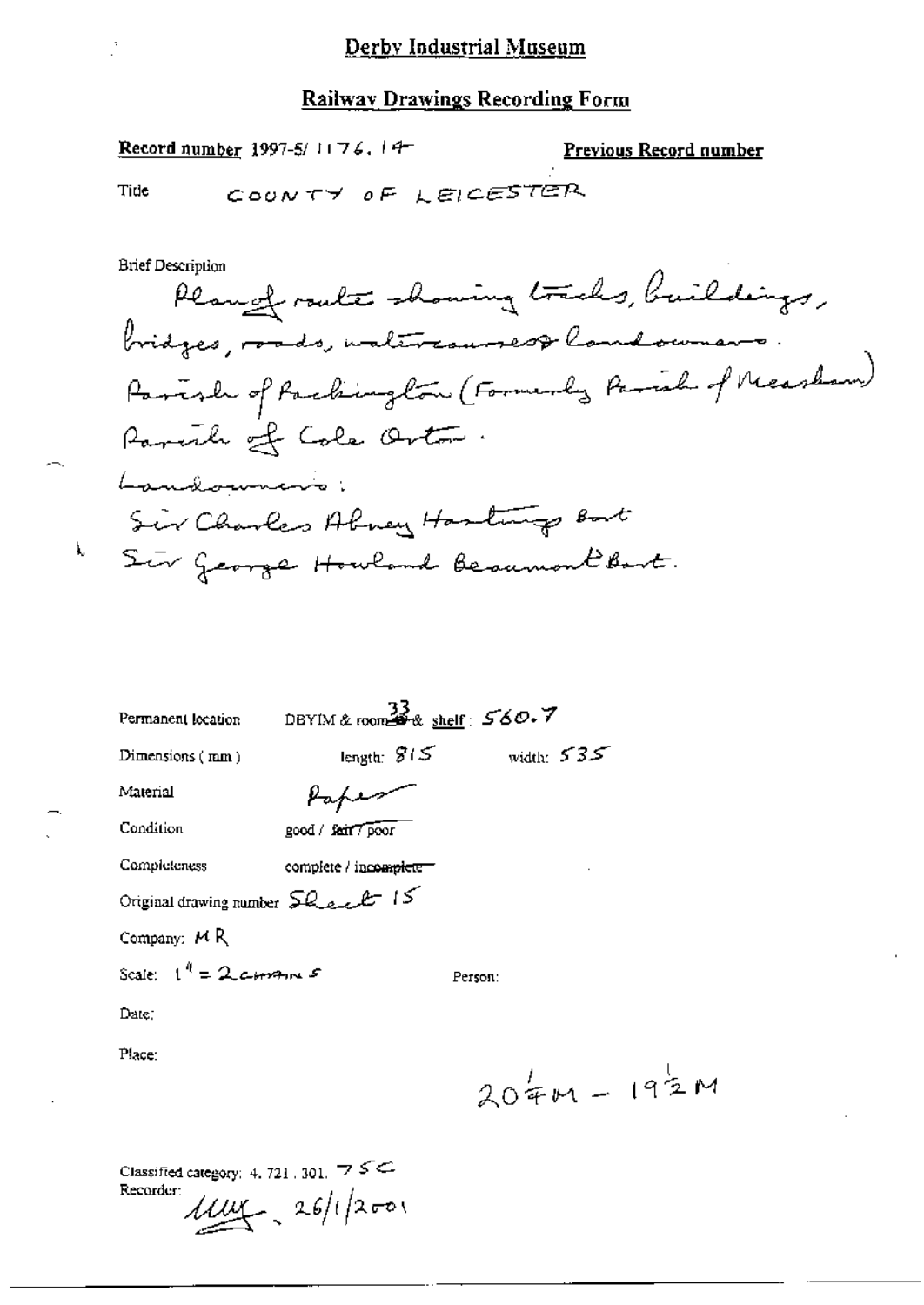## Railway Drawings Recording Form

### Record number 1997-5/1176.13

Previous Record number

Title

COUNTY OF LEICESTER

**Brief Description** Plange route showing tracks, buildings, bridges, roads, untercourses& londownans. Parish of Artily de la Zouch<br>Parish of Parchington (Formerly Parish of Measham) Landowners: ManquisofHastings, Sir CAHastings Bart.

| Permanent location                          | 33<br>DBYIM&room <i>呼</i> & <u>sheif</u> : 560.7 |              |
|---------------------------------------------|--------------------------------------------------|--------------|
| Dimensions (mm)                             | length: $815$                                    | width: $535$ |
| Material                                    |                                                  |              |
| Condition                                   | good / fair / poor                               |              |
| Completeness                                | complete / incomplete =                          |              |
| Original drawing number $\Omega$ and $t$ 14 |                                                  |              |
| Company: HR                                 |                                                  |              |
| Scale: $1^{n} = 2$ comme s                  | Person:                                          |              |
| $\text{Date}$ :                             |                                                  |              |
| Place:                                      |                                                  |              |
|                                             |                                                  | $21m - 204m$ |

Classified category: 4, 721, 301,  $\frac{7}{5}$ Recorder: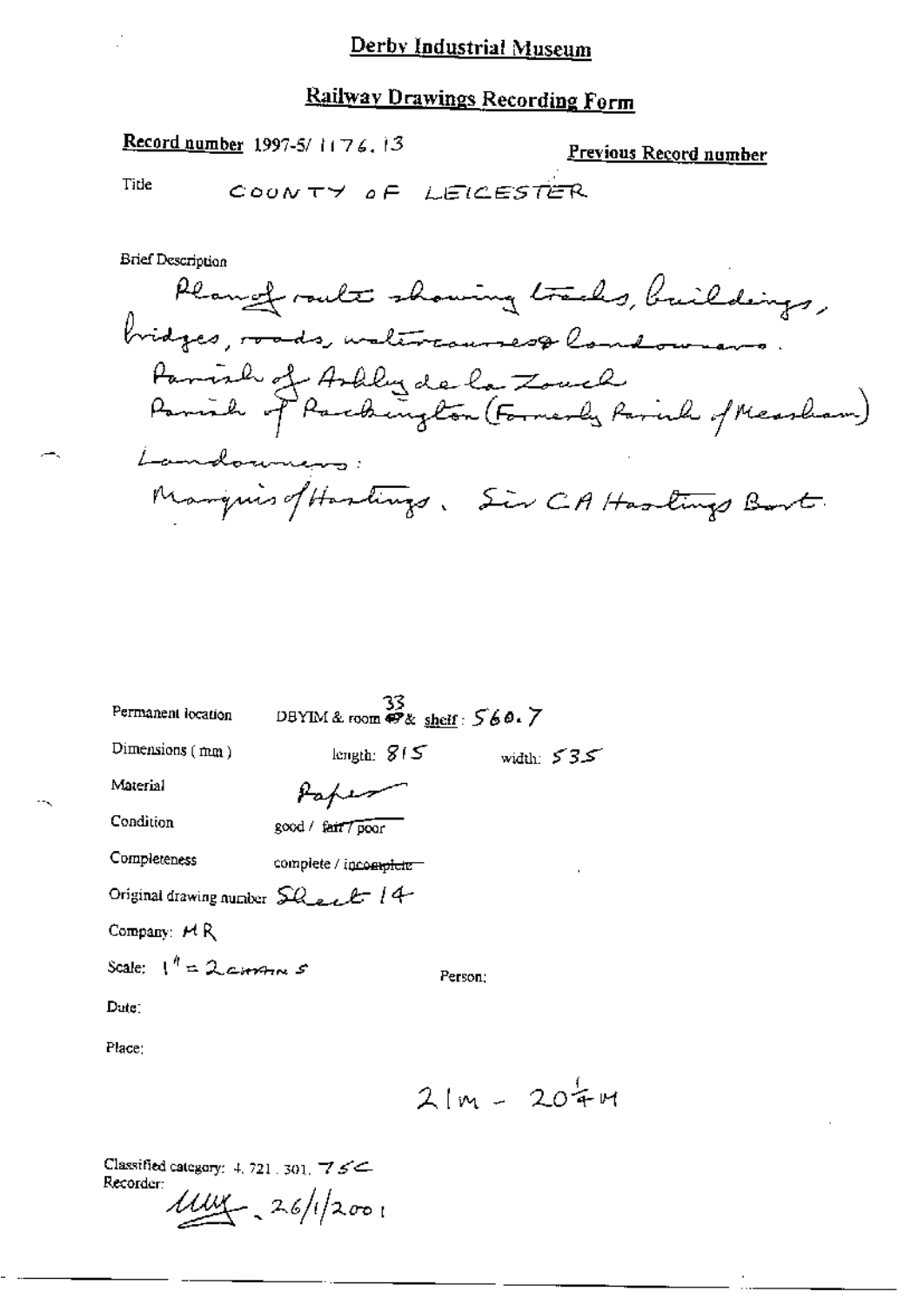### Railway Drawings Recording Form

Record number 1997-5/1176.12 <u>Previous Record number</u> Title COUNTY OF  $I$  FICESTER **Brief Description** Plange route showing tracks, buildings, bridges, roads, waltercourseof landowners. Parish of Ailby de la Zouch. Landowners: Sir CA Hastings, WH Vickens TKVeckers. J Smith. TCantrell, Woortlett. MKings. TBD ally & J Mammatt. Manquis of Haslings. Branch genetia for Melbourne. DBYIM & room  $\mathcal{P}$  & shelf:  $560.7$ Permanent focation Dimensions  $(mm)$ length:  $815$ width:  $535$ Material Paper Condition good / fair / poor Completeness complete / incomplete Original drawing number  $\Omega$  ext  $\mathcal{B}$  13 Company:  $M R$ Scale:  $1^{n}$  = 2 comments Person: Date: Place:  $A, R, P, \ldots$  $214M - 21M$ Station

Classified category: 4, 721, 301,  $75<$ Recorder:  $11/10$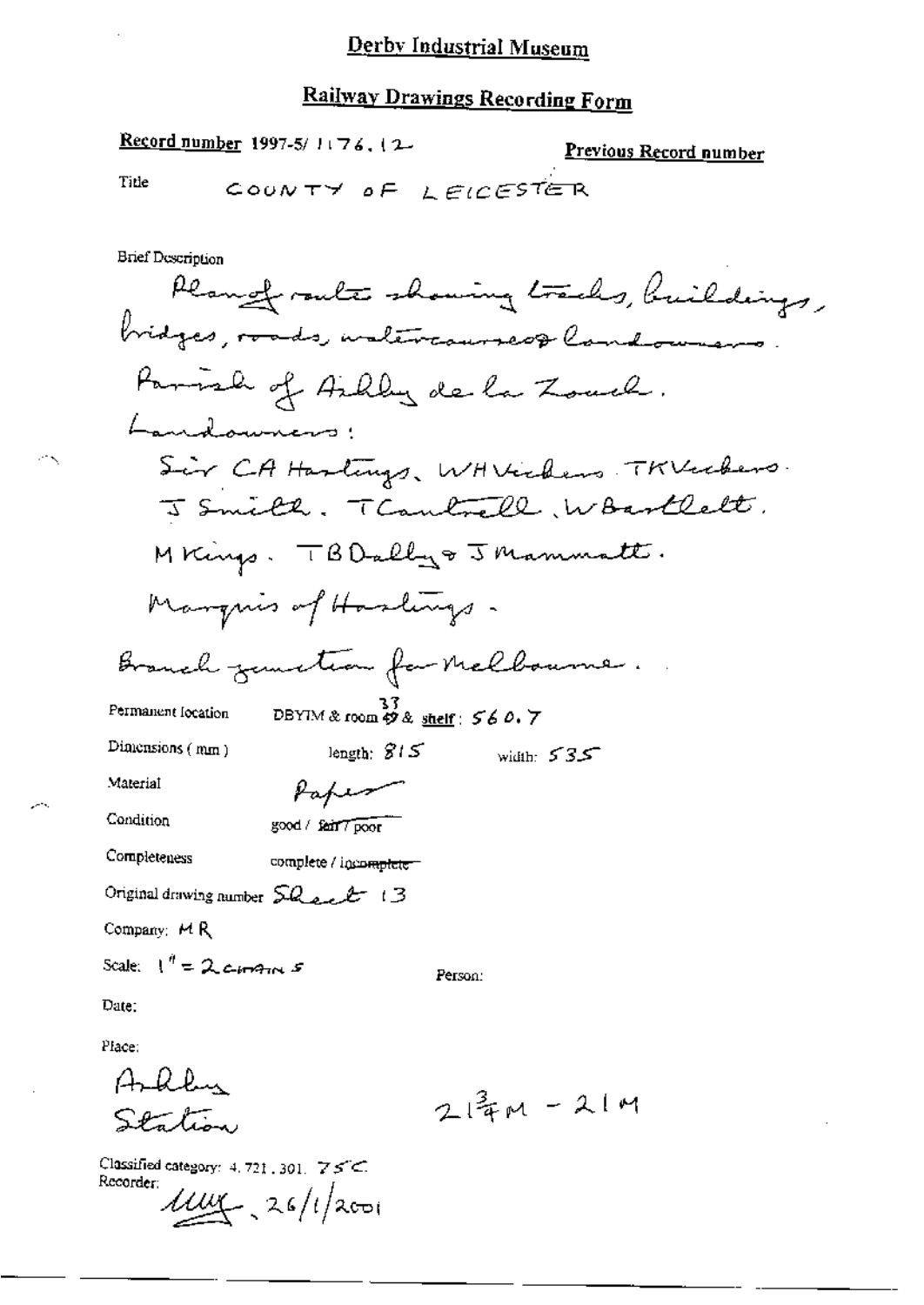Record number 1997-5/1176. (1

Previous Record number

Title

COUNTY OF LEICESTER

**Brief Description** 

Plange route showing tracks, buildings, bridges, roads, watercourses& landowners. Panik of Bibles de la Zouch. Landowners: Sir CF Alney Hestings Bart.

| Permanent location                           | DBYIM & room $\frac{33}{476}$ shelf: $560.7$ |               |              |  |
|----------------------------------------------|----------------------------------------------|---------------|--------------|--|
| Dimensions $(mm)$                            | length: $815$                                |               | width: $535$ |  |
| Маterial                                     |                                              |               |              |  |
| Condition                                    | good / fair 7 poor                           |               |              |  |
| Completeness                                 | complete / incomplete =                      |               |              |  |
| Original drawing number $SL_{\ell+\ell}$   2 |                                              |               |              |  |
| Company: H R                                 |                                              |               |              |  |
| Scale: $1^4 = 2$ current $s$                 |                                              | Person:       |              |  |
| Date                                         |                                              |               |              |  |
| Place:                                       |                                              |               |              |  |
|                                              |                                              | $222M - 214M$ |              |  |

Classified category: 4, 721, 301, 75C-Recorder:  $1144 - 26/12001$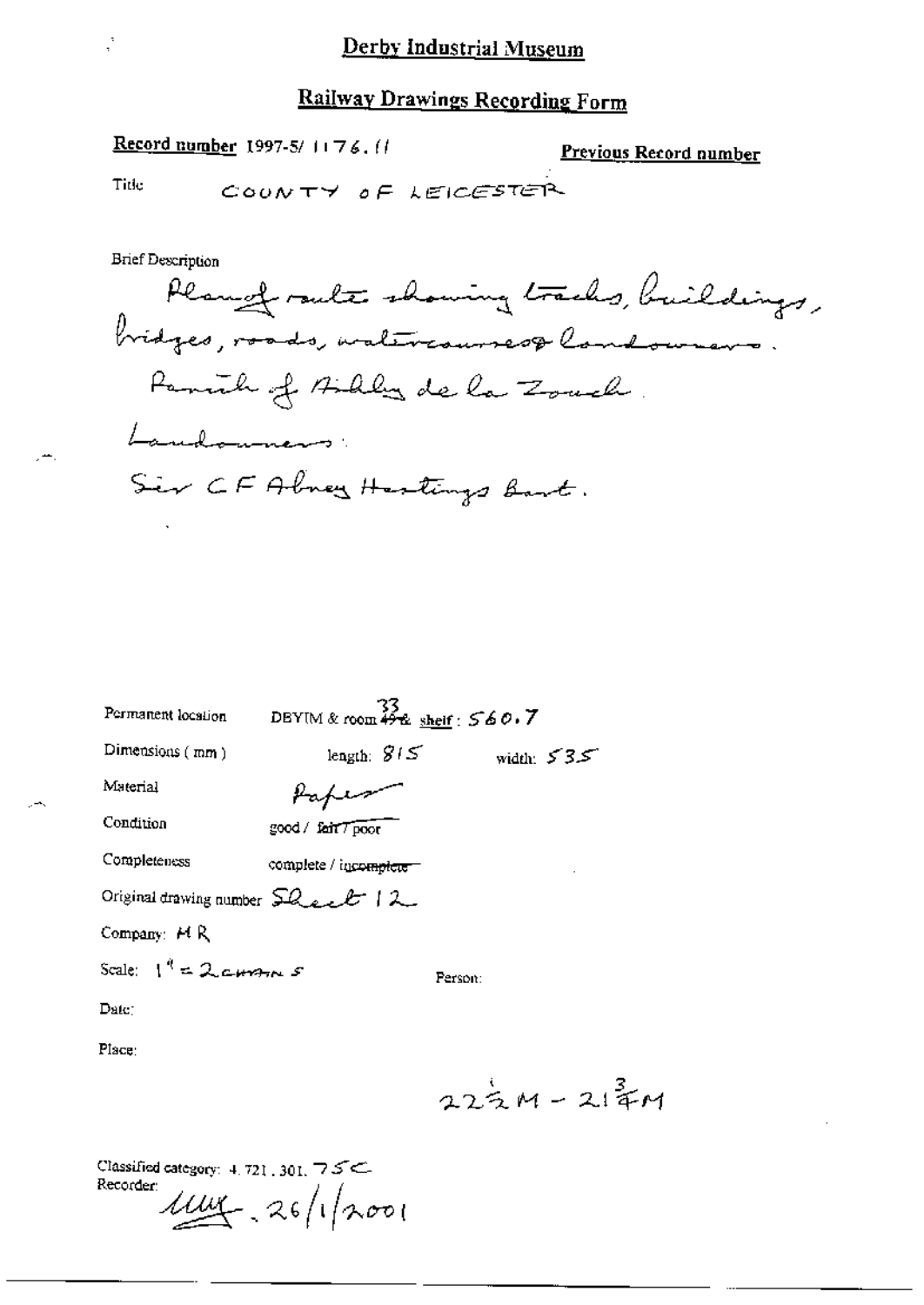## **Railway Drawings Recording Form**

Record number 1997-5/1176, 10

Previous Record number

Title

÷.

COUNTY OF LEICESTER

**Brief Description** 

| Permanent location                         |                        | $\frac{33}{28}$ DBYIM & room $44.8$ shelf: $560.7$ |  |
|--------------------------------------------|------------------------|----------------------------------------------------|--|
| Dimensions (mm)                            | length: $815$          | width: $535$                                       |  |
| Material                                   |                        |                                                    |  |
| Condition                                  | good / Sair 7 poor     |                                                    |  |
| Completeness                               | complete / incomplete= |                                                    |  |
| Original drawing number $SL_{e,e}$ $t$ / / |                        |                                                    |  |
| Company: MR                                |                        |                                                    |  |
| Scale: $1^{\frac{q}{2}} = 2$ carriers 5    |                        | Person:                                            |  |
| Date:                                      |                        |                                                    |  |
| Place:                                     |                        |                                                    |  |
|                                            |                        | $234M - 222M$                                      |  |
|                                            |                        |                                                    |  |

Classified category: 4, 721, 301, 75C-Recorder:

 $11101 - 26/12001$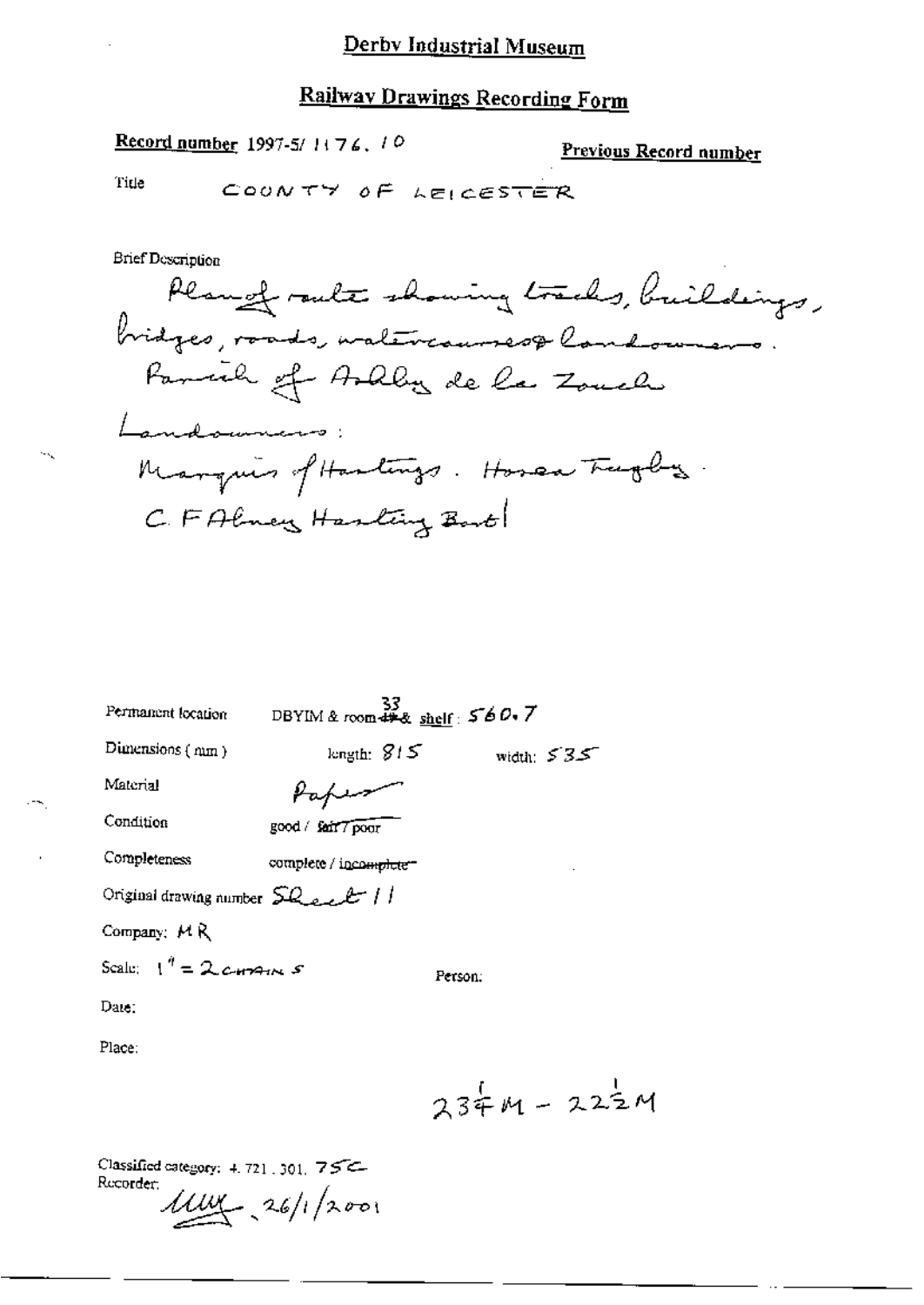Previous Record number

COONTY OF LEIGESTE Title **Brief Description** Plangt rate showing tracks, buildings, bridges, roads, waltercourses & landowners. Parcial of Arlly de la Zond Landouners: Manquis of Hastings. CF Hastings. CFAbrey Hastings Bart. Tranteer of Andby Grammer-Selond. Hosen Trugby. 33<br>DBYIM & room # & sheif:  $560.7$ Permanent location Dimensions  $(mm)$ length:  $815$ width:  $535$ Paper

Material

Condition

Completeness complete / incomplete

good / fair Tpoor

Original drawing number SQ<sub>ee</sub> 2 10

Record number 1997-5/ $1176.9$ 

Company: MR

Scale:  $1'' = 2$  corporal 5

Person:

Date:

Place:

 $M_{\rm max}$ Station

Classified category: 4, 721, 301, 75C Recorder:

 $1114 - 26/12001$ 

 $24M - 234M$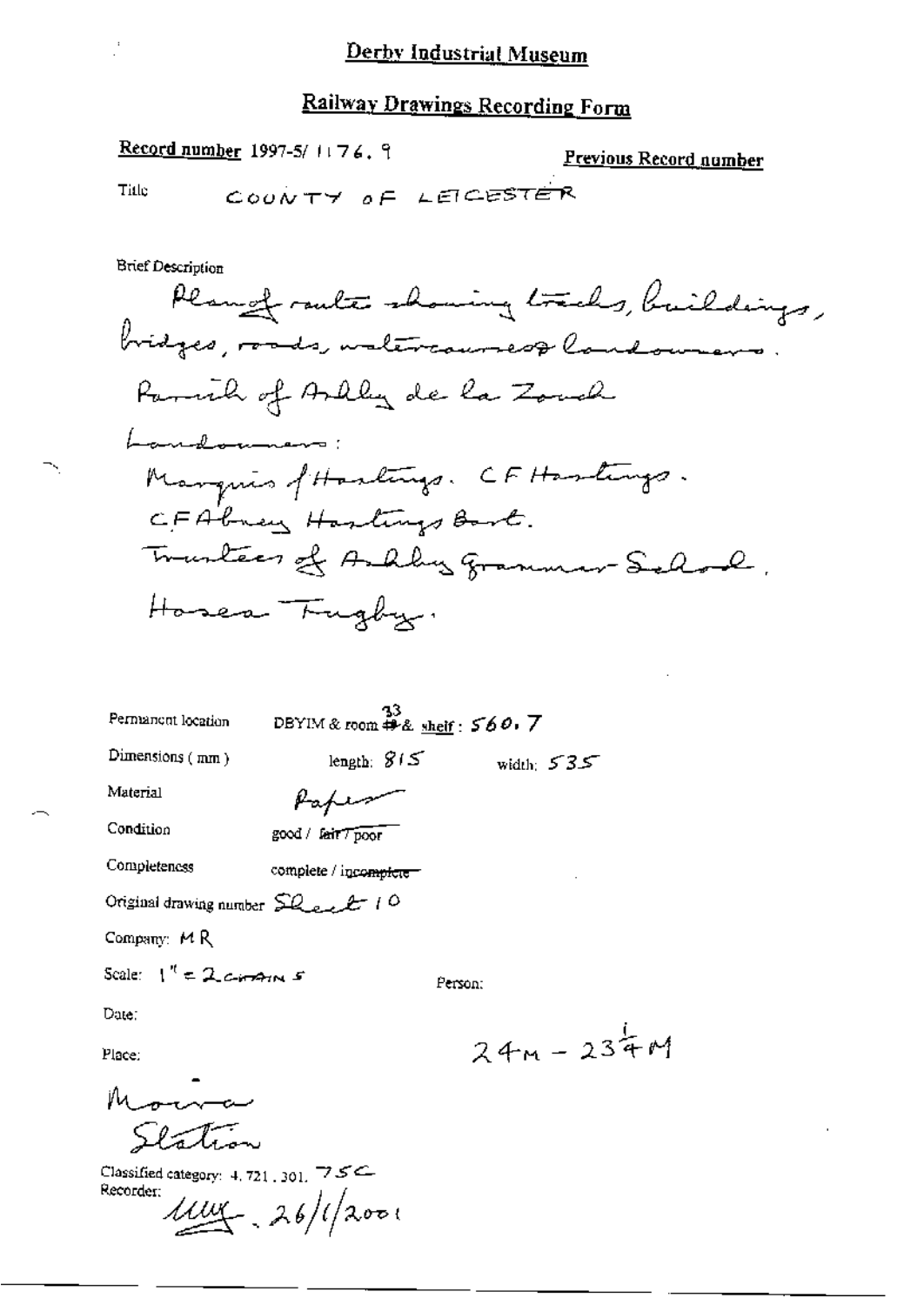Record number 1997-5/1174. 8

Previous Record number

Tide

÷,

COUNTY OF LEICESTER-

**Brief Description** 

width:  $535$ 

Dimensions  $(m\alpha)$ 

Material

Condition

good / fait / poor

Paper

length:  $815$ 

Completeness complete / incomplete

Original drawing number Sheet 9

Company: HR

Scale:  $1^4$  = 2 corrent 5

Person:

Date:

Place:

Moira Wart Junction

 $2447244$ 

Classified category: 4, 721, 301,  $75$ Recorder:  $1114 - 26/12001$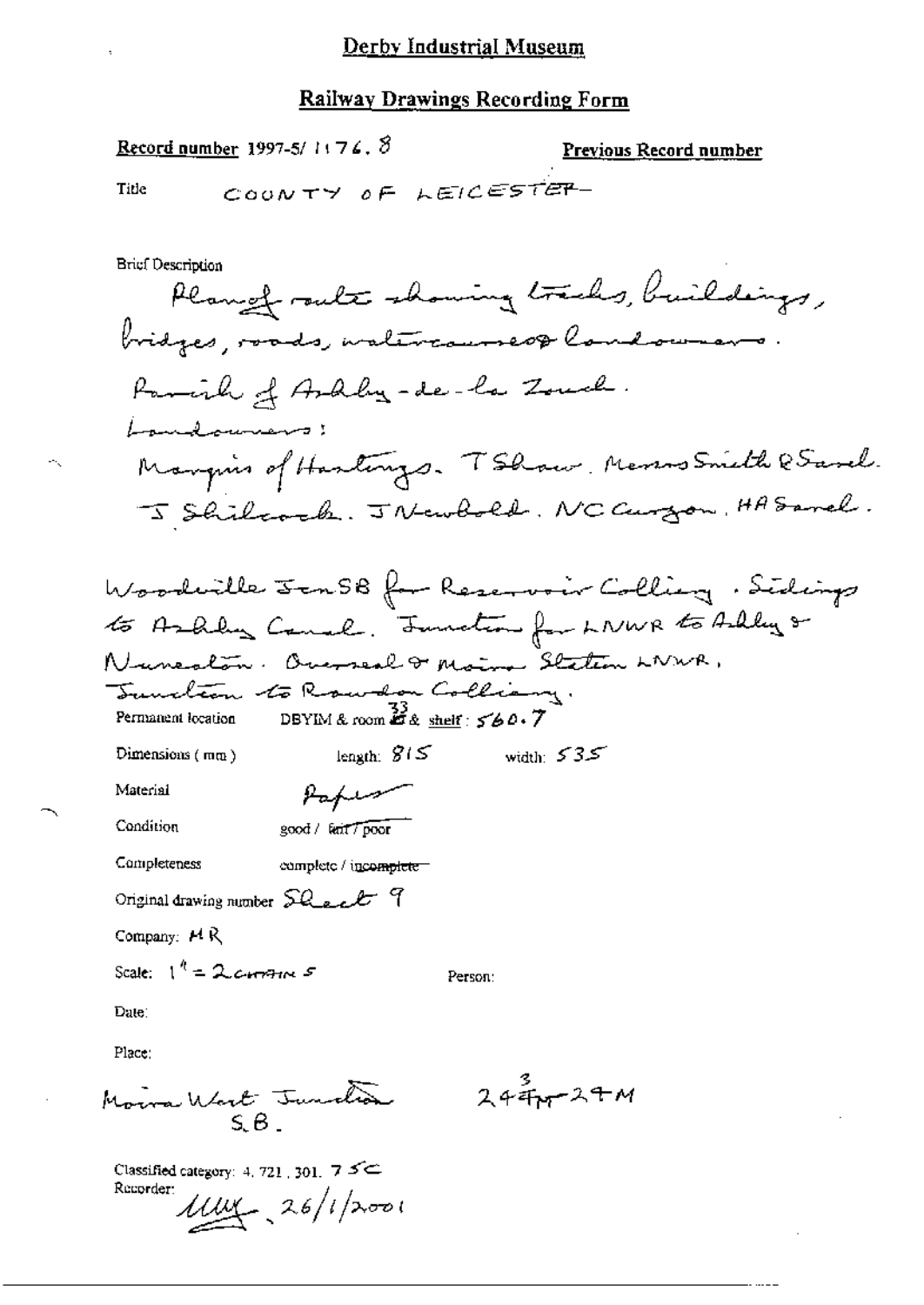#### **Railway Drawings Recording Form**

Record number 1997-5/1176.7

**Previous Record number** 

Title

**Brief Description** 

Plange route showing tracks, buildings, bridges, roads, wal<del>ercauses&</del> landowners. Paraid of Church grandey. Paraih of Andlyde la Zouch. Township of Church Gresley. Township of Linton. Landounces Moire Colliany 86. Earl House & Moin Colliany Co. Margins of Hartings. Lord Donnington, HBrown. Starts.

Eart and oftennal & Pranch live from Swedlings .

| Permanent location                                           | DBYIM & room $\stackrel{33}{\bullet}$ & shelf : $\stackrel{\sim}{\phantom{}56}$ $\stackrel{\sim}{\phantom{}56}$ O. $\stackrel{\sim}{\phantom{}7}$ |              |               |
|--------------------------------------------------------------|---------------------------------------------------------------------------------------------------------------------------------------------------|--------------|---------------|
| Dimensions (mm)                                              | length: $815$                                                                                                                                     | width: $535$ |               |
| Material                                                     |                                                                                                                                                   |              |               |
| Condition                                                    | good / tait / poor                                                                                                                                |              |               |
| Completeness                                                 | complete / incomplete                                                                                                                             |              |               |
| Original drawing number $\mathcal{L}_{\text{best}}$ $\theta$ |                                                                                                                                                   |              |               |
| Company: $H R$                                               |                                                                                                                                                   |              |               |
| Scale: $1^4$ = 2 comments                                    |                                                                                                                                                   | Person:      |               |
| Date.                                                        |                                                                                                                                                   |              |               |
| Place:                                                       |                                                                                                                                                   |              |               |
| $C_{max}$ , $\theta_{max}$ , $\tau_{max}$ , $\theta_{max}$   |                                                                                                                                                   |              | $252m - 244M$ |

Classified category: 4. 721 . 301. 75C-Recorder:

Grenber Fammel

 $100 - 26/1200$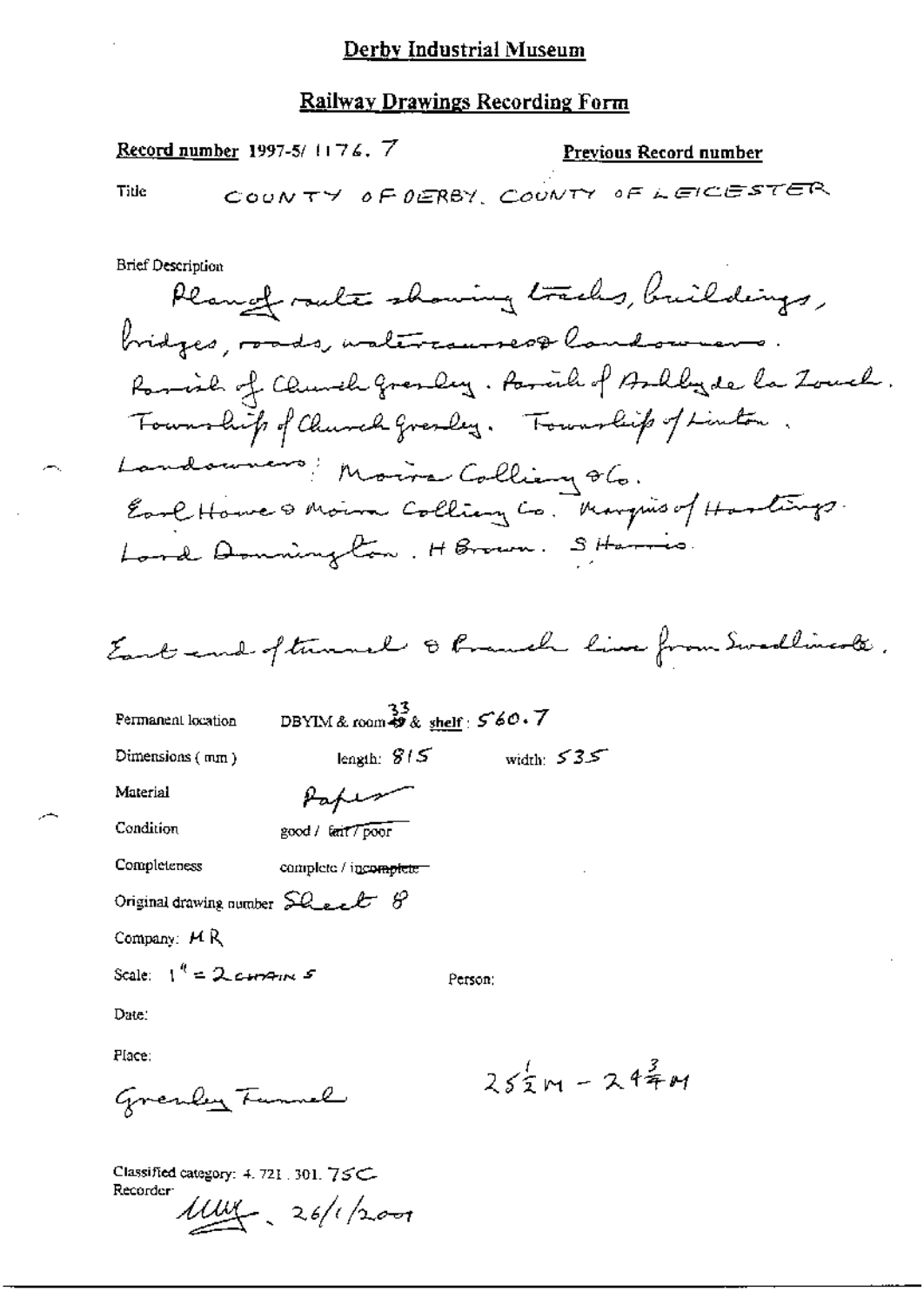Record number 1997-5/1174.6

<u>Previous Record number</u>

Title

**Brief Description** 

Planger route showing tracks, buildings, bridges, roads, waltercourseof landowners. Parcil of Church Greeky. Landowners: Robert Beard. RW Beard. John Beard. W Reddocker. Marquis of Haslangs. WinWilson & Mary Brown. TIER & Wife. Moins Colliany & Co. Exclutions & Moins Colling Co. Station wear I west end of greaty Tunnel. 33<br>DBYIM & room  $\mathcal{P}$ & shelf :  $560$  + 7 Permanent location

width:  $535$ 

Material

Dimensions  $(m\omega)$ 

Condition

good / fair / poor

Paper

length:  $815$ 

Completeness complete / incomplete

Original drawing number Sheet 7

Company: H R

Scale:  $1^4$  = 2 corrent 5

Person:

Date:

Place:

Gresley Station

Classified category: 4. 721, 301,  $75C-$ Recorder:  $1114 - 26/12001$ 

 $264 - 255 +$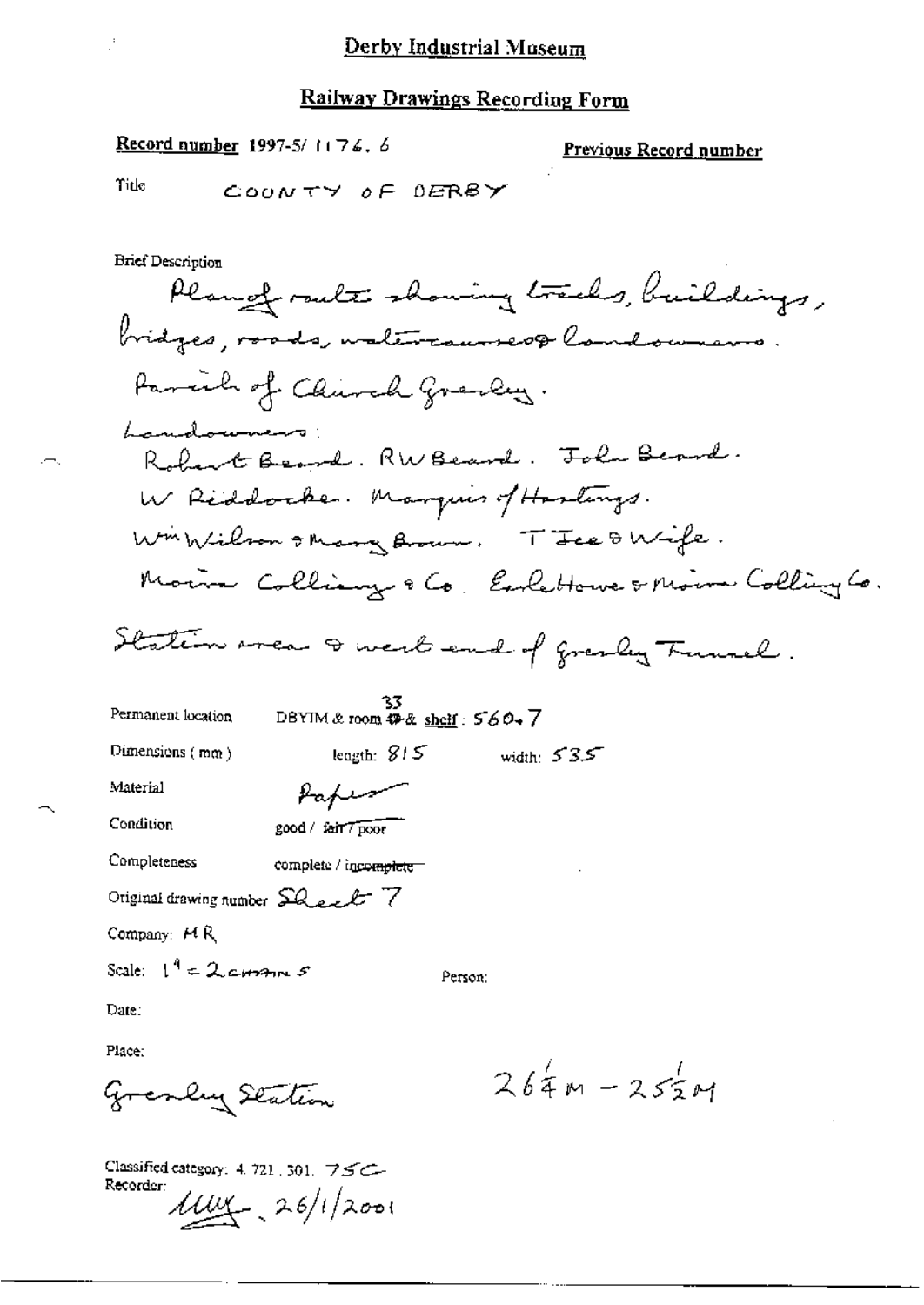Record number 1997-5/1176.5

Previous Record number

Title COUNTY OF DERBY

**Brief Description** 

Plange route showing tracks, buildings, bridges, roads, walercourses& landowners. Parrill of Church gresley. Township of Cartles gresley. Landoumers: JS Hamp. Robert Beard. M Piddocke. HBrown, R.W. Beard.

| Permanent location                                  | 33<br>DBYIM & room $\frac{1}{2}$ & shelf: $560.7$ |              |
|-----------------------------------------------------|---------------------------------------------------|--------------|
| Dimensions $(mn)$                                   | length: $815$                                     | width: $535$ |
| Material                                            | tapes                                             |              |
| Condition                                           | good / lait7poor                                  |              |
| Completeness                                        | complete / incomplete                             |              |
| Original drawing number $\text{SQ}_{\text{self}}$ 6 |                                                   |              |
| Company: $H R$                                      |                                                   |              |
| Scale: $1^{\frac{d}{2}} = 2$ corrent 5              |                                                   | Person:      |
| Date:                                               |                                                   |              |
| Place:                                              |                                                   |              |
| Colon Park                                          |                                                   | $27m - 2$    |
| Sidings S.B.                                        |                                                   |              |

Classified category: 4, 721, 301,  $75$ Recorder:  $11.04 - 26/12001$ 

 $64$  M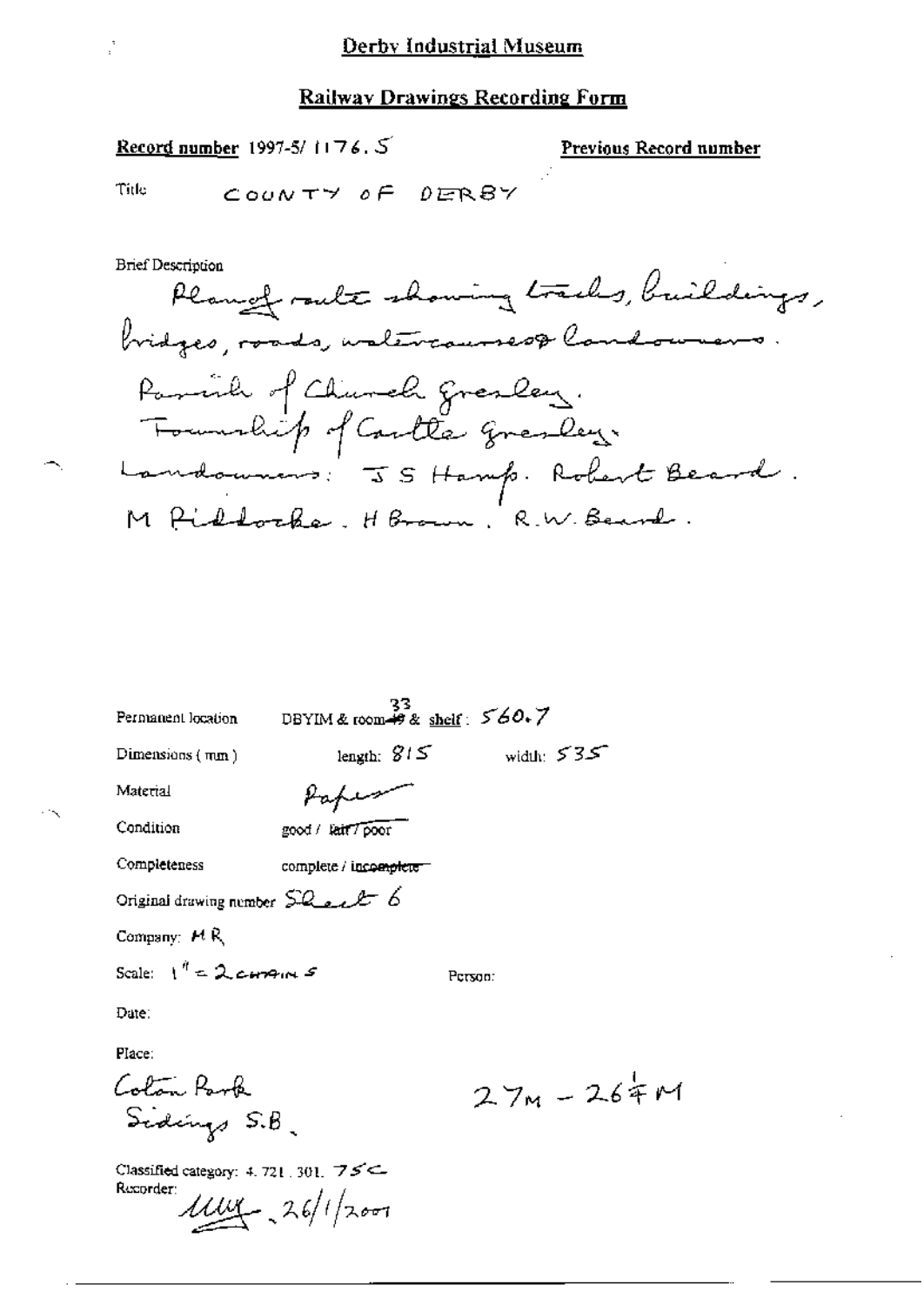## Railway Drawings Recording Form

Record number 1997-5/1176.4

Previous Record number

Tide

**Brief Description** 

| Permanent location                             | 33<br>DBYIM & room $\rightarrow \infty$ shelf: $560.7$ |         |                 |  |
|------------------------------------------------|--------------------------------------------------------|---------|-----------------|--|
| Dimensions (num)                               | length: $815$                                          |         | width: $535$    |  |
| Material                                       |                                                        |         |                 |  |
| Condition                                      | good / fair7 poor                                      |         |                 |  |
| Completeness                                   | complete / incomplete-                                 |         |                 |  |
| Original drawing number $SL_{2}L^{+}$ 5        |                                                        |         |                 |  |
| Company: MR                                    |                                                        |         |                 |  |
| Scale: $1^{\prime\prime} = 2$ corrains $s$     |                                                        | Person: |                 |  |
| Date:                                          |                                                        |         |                 |  |
| Place:                                         |                                                        |         |                 |  |
| Swadlingvolt Jan S.B.                          |                                                        |         | $274$ M $-27$ M |  |
| Classified category: $4.721$ , $301$ , $75C$ . |                                                        |         |                 |  |

Ł

Recorder:  $\mu\mu$ , 26/1/2001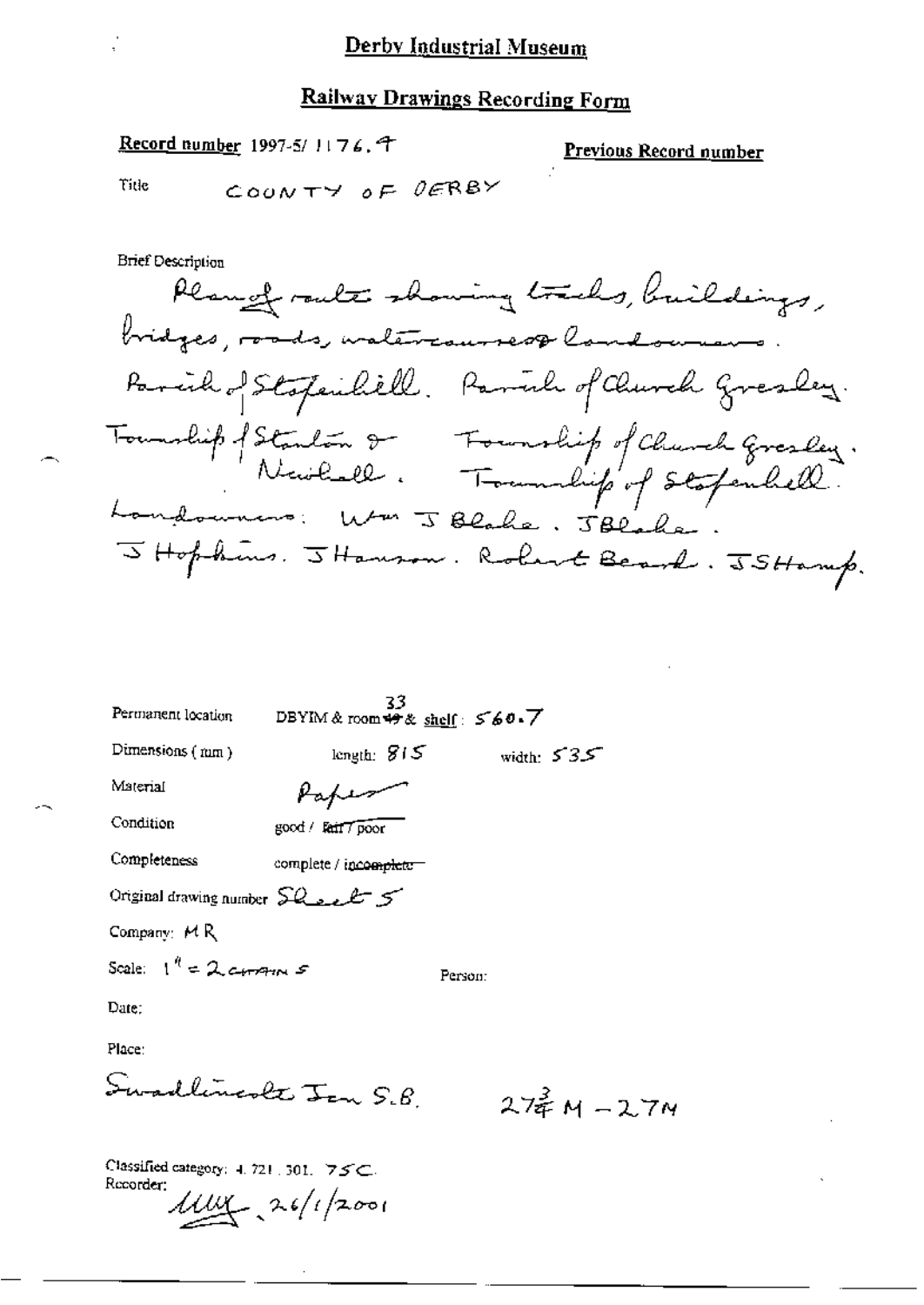#### **Railway Drawings Recording Form**

Record number 1997-5/1176.3

**Previous Record number** 

COUNTY OF DERBY Title

**Brief Description** Plangeralt showing tracks, buildings, bridges, roads, watercourses& landowners Parish of Burton informational . Parish of Stapenhill.<br>(Formerly Parish of Stapenhill). Township of Stanton & Newball. Landonners: Henry Clay. Marquis of Anglesers. We Blake. Wm John Blake. Bretty Lansidings & zumetim. DBYIM & room  $\stackrel{33}{\leftrightarrow}$  shelf:  $\stackrel{56}{\sim} 0.7$ Permanent location width:  $535$ length:  $815$ Dimensions  $\{mn\}$ Material Paper Condition good / fair 7 poor Completeness complete / incomplete = Original drawing number SQ ect 4 Company: HR Scale:  $I^{\dagger} = 2$  corrent  $S$ Person: Date: Place: Brethy Junction  $5.8$ .  $2.8\frac{1}{2}M - 27\frac{3}{4}M$ 

Classified category: 4, 721, 301 75C-Recorder:

 $1114 - 26/12001$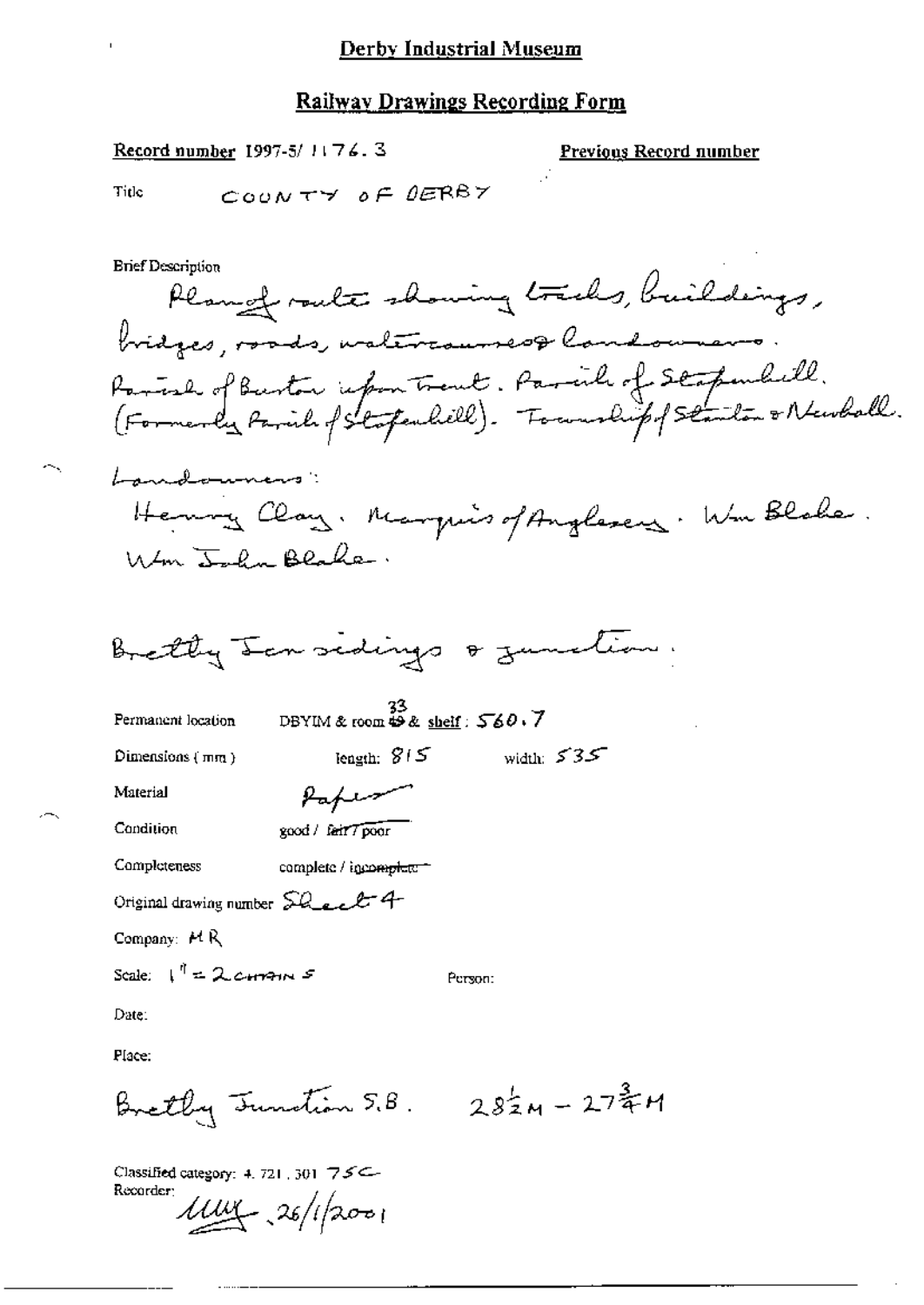Record number 1997-5/1:76. 2

Previous Record number

Title

COUNTY OF  $0$ FRBY

**Brief Description** Plangt route showing tracks, buildings, bridges, roads, waltercourseof land-ownerrages, roads we to the sport trent (Formarly Parish of Lite). Landamens. Lord Hallerton, Marquis of Anglesey. Henry Clay-

33<br>DBYIM & room  $\Leftrightarrow$  & sheif:  $560.7$ Permanent location Dimensions (mm) length:  $815$ width:  $535$ Material سهيلهط Condition good / feir / poor Completeness complete / incomplete-Original drawing number  $\widehat{\leq}Q_{\text{max}}\mathscr{L}$  3 Company: MR

Person;

Scale:  $1^{4}$  = 2 cross  $5$ 

Date:

Place:

 $294M - 282M$ 

Classified category: 4, 721, 301, 75C-Recorder:

 $1/4$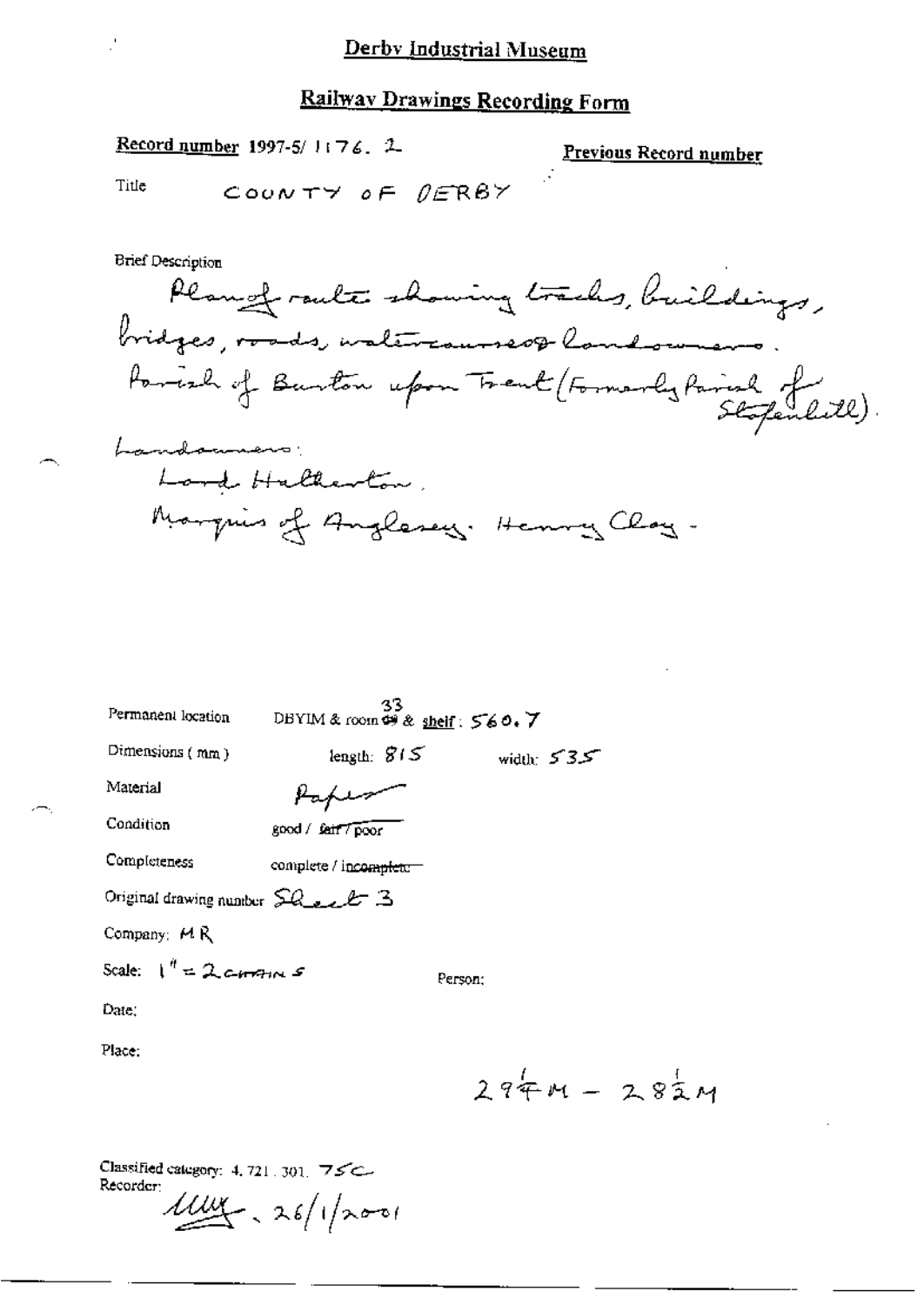### **Railway Drawings Recording Form**

Record number 1997-5/1176. |

Previous Record number

Title

COUNTY OF STAFFORD

**Brief Description** 

Planger route showing tracks, buildings, bridges, roads, waltercourses& landownano. Parcish of Burton upon Trent. Foundity of Brenston. Township of Burton Coston. Landowners: Manquis of Anglesey.

From Birningham Curve Jane S.B to Credge over River Frank.

 $\frac{37}{108}$  DBYIM & room  $\Leftrightarrow$  & shelf : 560.7 Permanent location length:  $815$ 

Dimensions (mm)

width:  $535$ 

Material

Condition

Paper good / fair 7 poor

**Completeness** complete / incomplete

Original drawing number Sheet 2

Company:  $M R$ 

Scale:  $I'' = 2c + 3m + 5$ 

Person:

Date:

Place:

Boundary

 $30M - 294M$ 

Classified category: 4, 721, 301,  $\overrightarrow{TS} \subset$ , 77 $\subset$ Recorder  $\mu$   $\mu$   $\lambda$   $\delta$  / 1/2001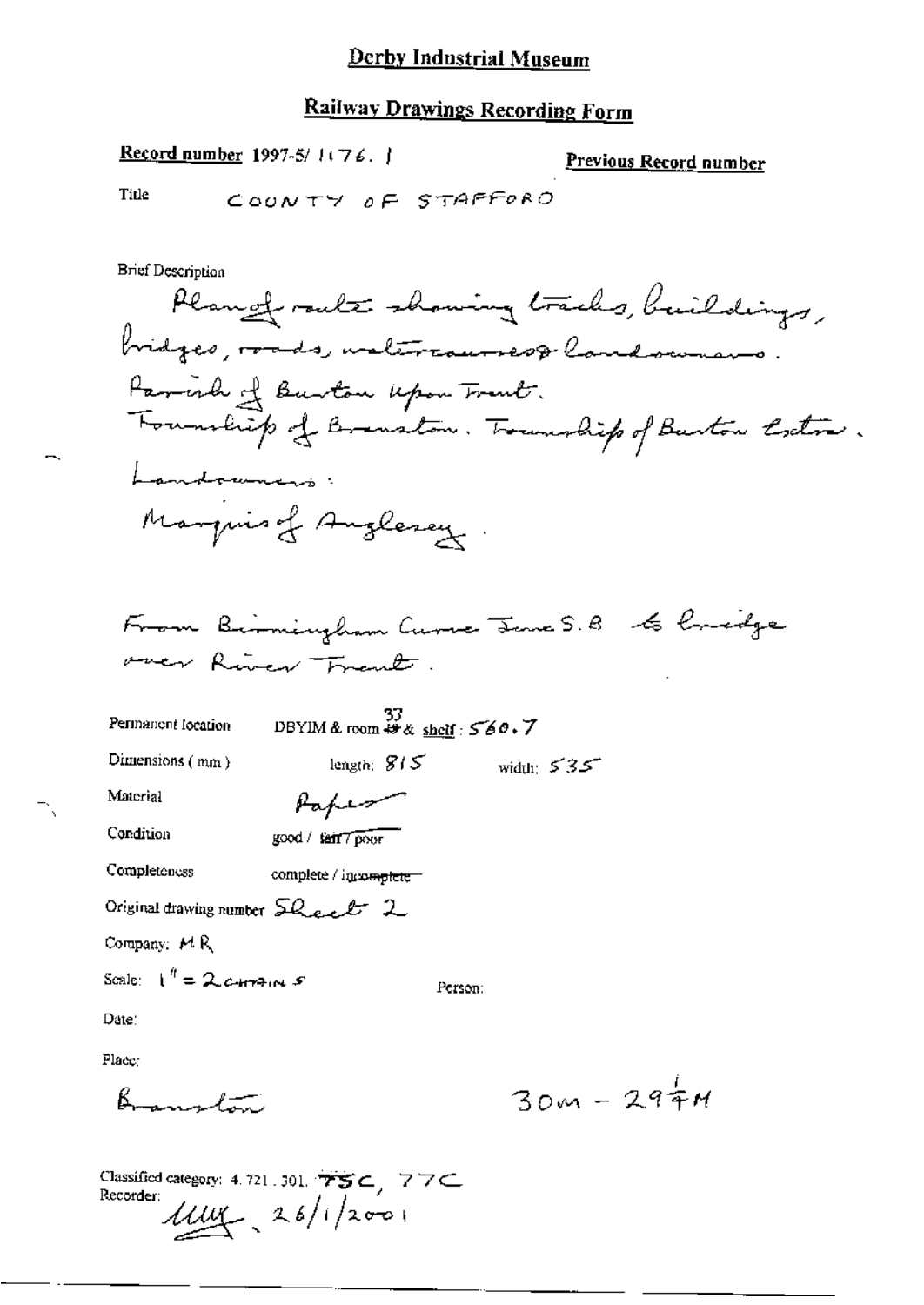## Railway Drawings Recording Form

## Record number 1997-5/954

Previous Record number  $MRPI32/1052$ 

Title

**Brief Description** 

Planshowing Swamights to Coolerlle route with Soul to balling midings. Alterations to logant in penice. Subitor Collection offices adjournt.

| Permanent location                         | DBYIM & room 49 & shelf: $/30$    |                    |
|--------------------------------------------|-----------------------------------|--------------------|
| Dimensions $(mn)$                          | length: $\angle 30$               | width: $355^\circ$ |
| Material                                   | Tracing paper outrafer on folia   |                    |
| Condition                                  | good / f <del>air / poor</del>    |                    |
| Completeness                               | complete / <del>meemplete =</del> |                    |
| Original drawing number $90 M$             | スチユ                               |                    |
| Company:                                   |                                   |                    |
| Scale: $\int^{\prime\prime}=4\cdot 0$ Fest | Person:                           |                    |
| Date:                                      |                                   |                    |
| Place:                                     | n - Coalwille,                    |                    |

Classified category:  $4.721,301 - 73$ , 75C.<br>Recorder:  $\mathcal{U}\mathcal{L}\mathcal{L}\mathcal{L}\mathcal{L}\mathcal{L}$ , 5/11/1999.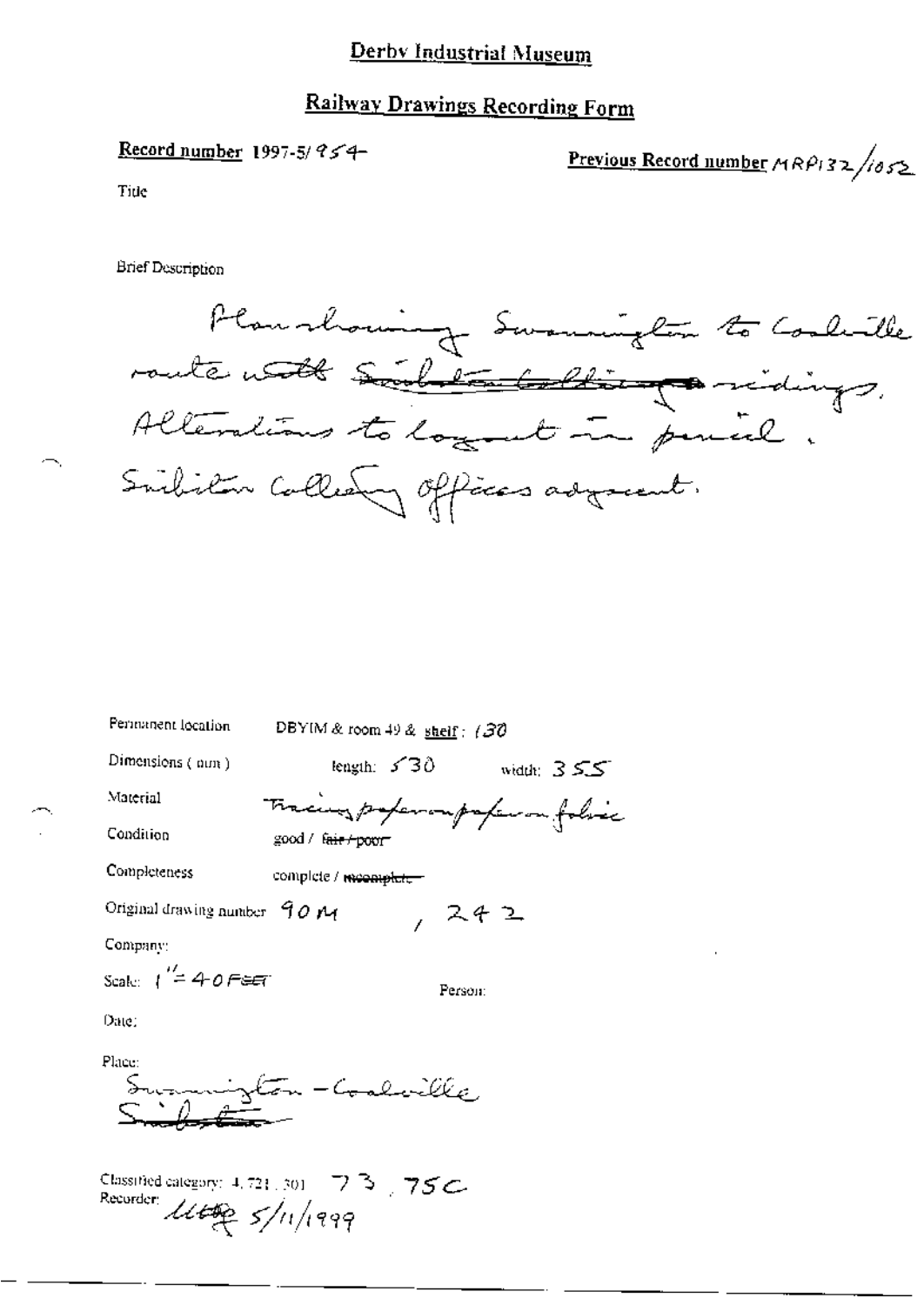**Railway Drawings Recording Form** 

Previous Record number  $CATTELL$ Record number  $1971 - 384/616$  $M$  R Title beicereter to Burton Branch<br>Flon Slowing Land required for Selifs<br>from Mr Hastings Brief Description Plane of two sections of rate showing land required to rectify reifs. 1 Cutting Retirer Aubley or Moira, two areas at top of cultury (b) Conhambonent foot between moore squarey, three wear. Hartshome-Measham roads passes under County of Lincenter Parcial of Ashly de la Zonel Permanent location DBYIM & room 49 & shelf:  $(2, 1)$ Dimensions  $(mn)$ length:  $9\%$ O width:  $4.8.5$ f ofer ou folocée Material Condition good / Eair/ poor Completeness complete / incomplete Original drawing number  $O$  34  $S$ Company: Scale:  $\int_{0}^{R}$  =  $\int_{0}^{R}$  =  $\int_{0}^{R}$  =  $\int_{0}^{R}$  =  $\int_{0}^{R}$  =  $\int_{0}^{R}$  =  $\int_{0}^{R}$  =  $\int_{0}^{R}$  =  $\int_{0}^{R}$  =  $\int_{0}^{R}$  =  $\int_{0}^{R}$  =  $\int_{0}^{R}$  =  $\int_{0}^{R}$  =  $\int_{0}^{R}$  =  $\int_{0}^{R}$  =  $\int_{0}^{R}$  =  $\int_{0}$ Person: Sent to Wgerman Ey Date:  $12 N$   $-4877$ Place<sup>®</sup> Leios - Burton (Arbilin/Moira/Graslin) Classified category: 4, 721, 301,  $\bigtriangledown$   $\mathcal{S}$ C-Recorder:

 $\mathcal{U}\mathcal{U} \mathcal{V}$ 11/2003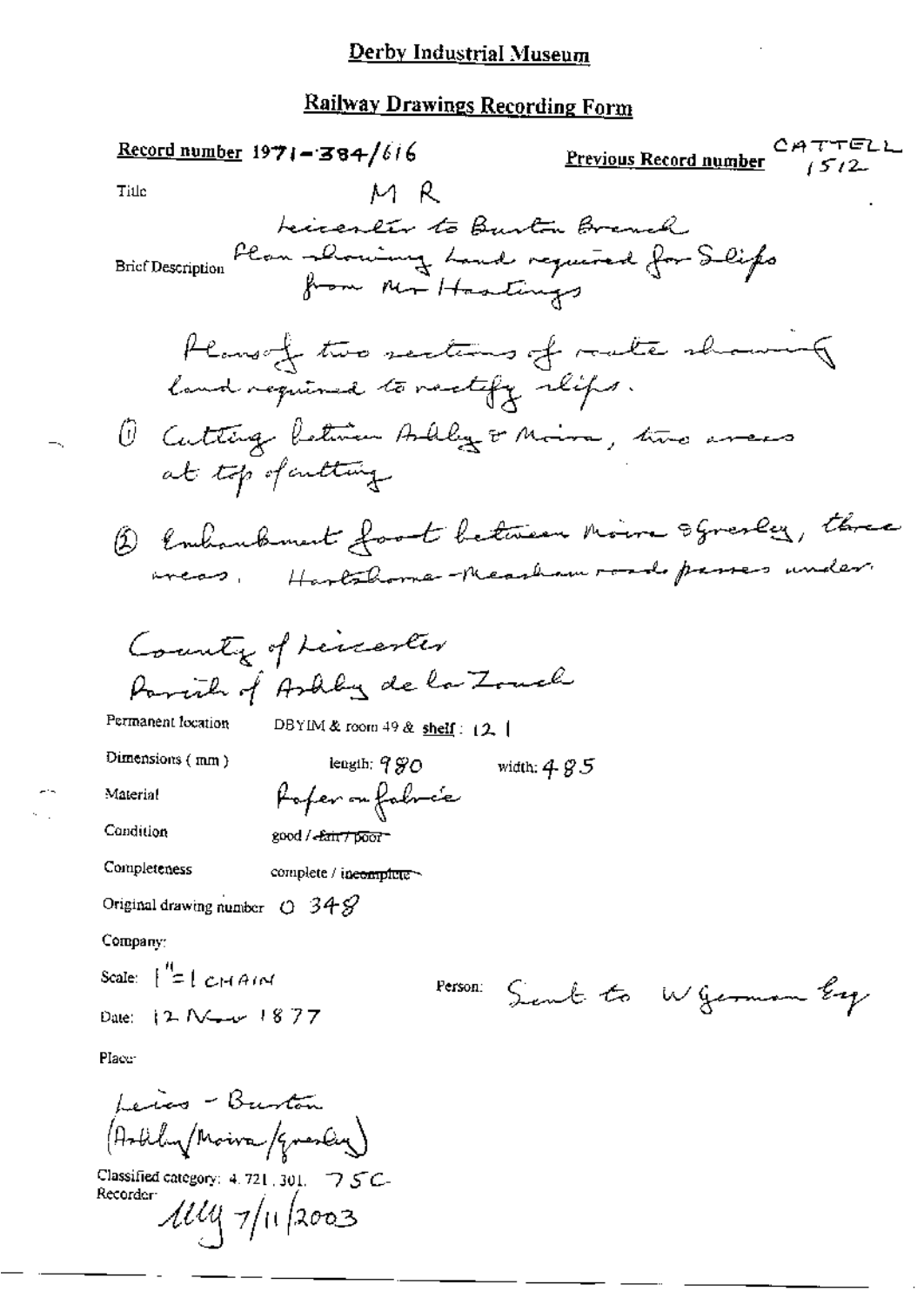$$
\underline{\text{Record number}} 1971 - 384 / 593.
$$

Title

PTO.

Permanent location DBYIM & room 49 & shelf: 120 length:  $855$  width:  $535$ 

Dimensions (mm)

Material

Fracing folice good / fair / poor

complete / incomplete

Original drawing number Sheet 1.

Company:

Condition

Completeness

 $2.5$ <sup>H</sup>=/mile<br> $1^{\prime\prime}$  = 3456 cmains Seale: Person: Date:

Place;

Classified category: 4, 721, 301, 75C, 222E, 224B Recorder:  $11446$   $5/9/2003$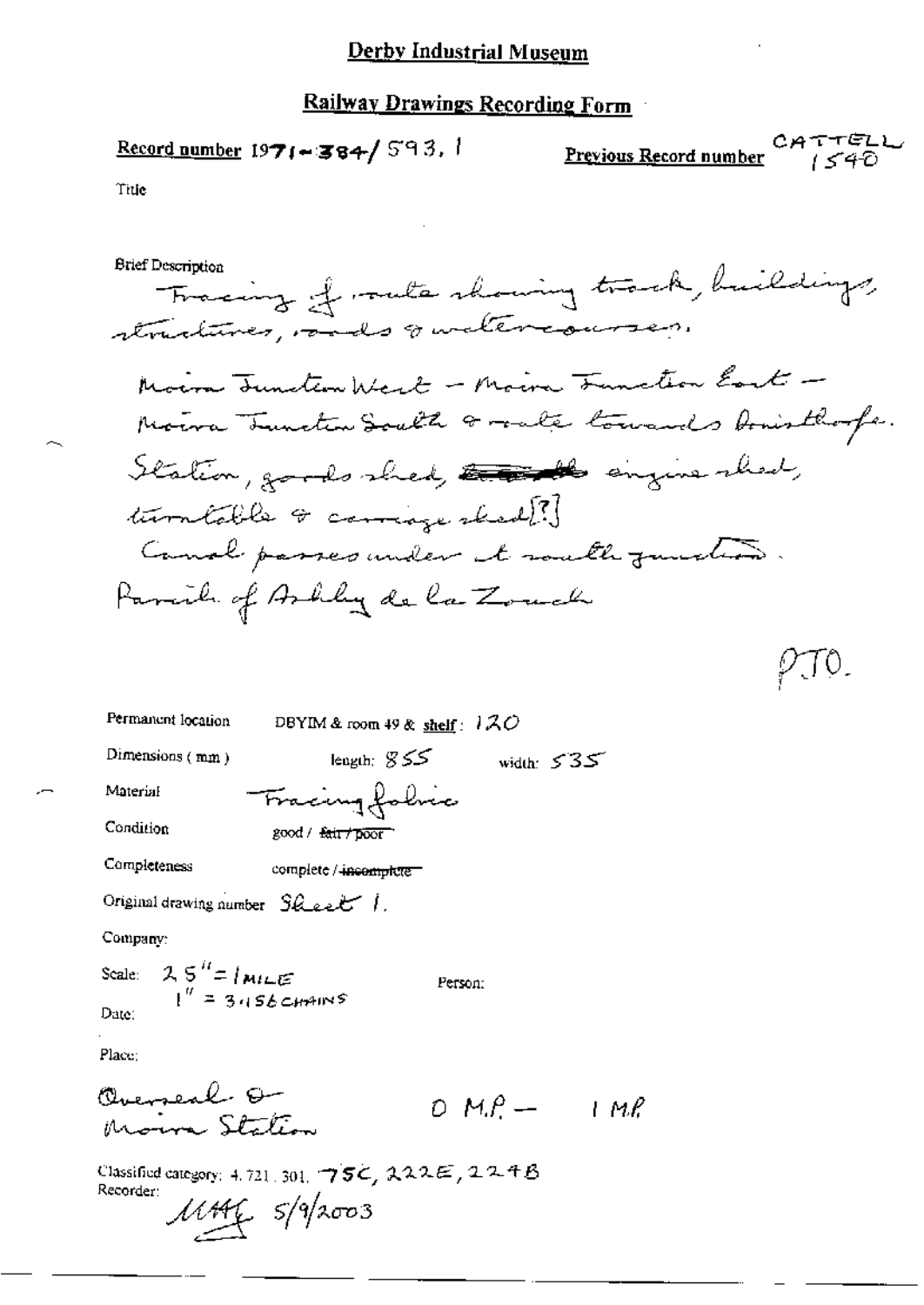Recurd number  $1971 - 384/651.1 - 2$  Previous Record number

CATTELL  $1184 (2)$ 

Title

**Brief Description** 

Landplan. 1 Aroming

| Permanent location                       | 33<br>DBYIM & room $45 \& \text{sheff}$ : |        |
|------------------------------------------|-------------------------------------------|--------|
| Dimensions $(mn)$                        | length:                                   | width; |
| Material                                 |                                           |        |
| Condition                                | good / fair / poor                        |        |
| Completeness                             | complete / incomplete                     |        |
| Original drawing number                  |                                           |        |
| Company:                                 |                                           |        |
| Scale: $\binom{4}{5}$ 31.57 <sup>%</sup> | Person:                                   |        |
| $\mathbf{D}\mathbf{a}(\mathbf{c})$       |                                           |        |
| Place:                                   |                                           |        |
|                                          |                                           |        |

Classified category: 4, 721, 301,  $\supset$  5 C. Recorder:

 $\sqrt{2}$ 

MISSING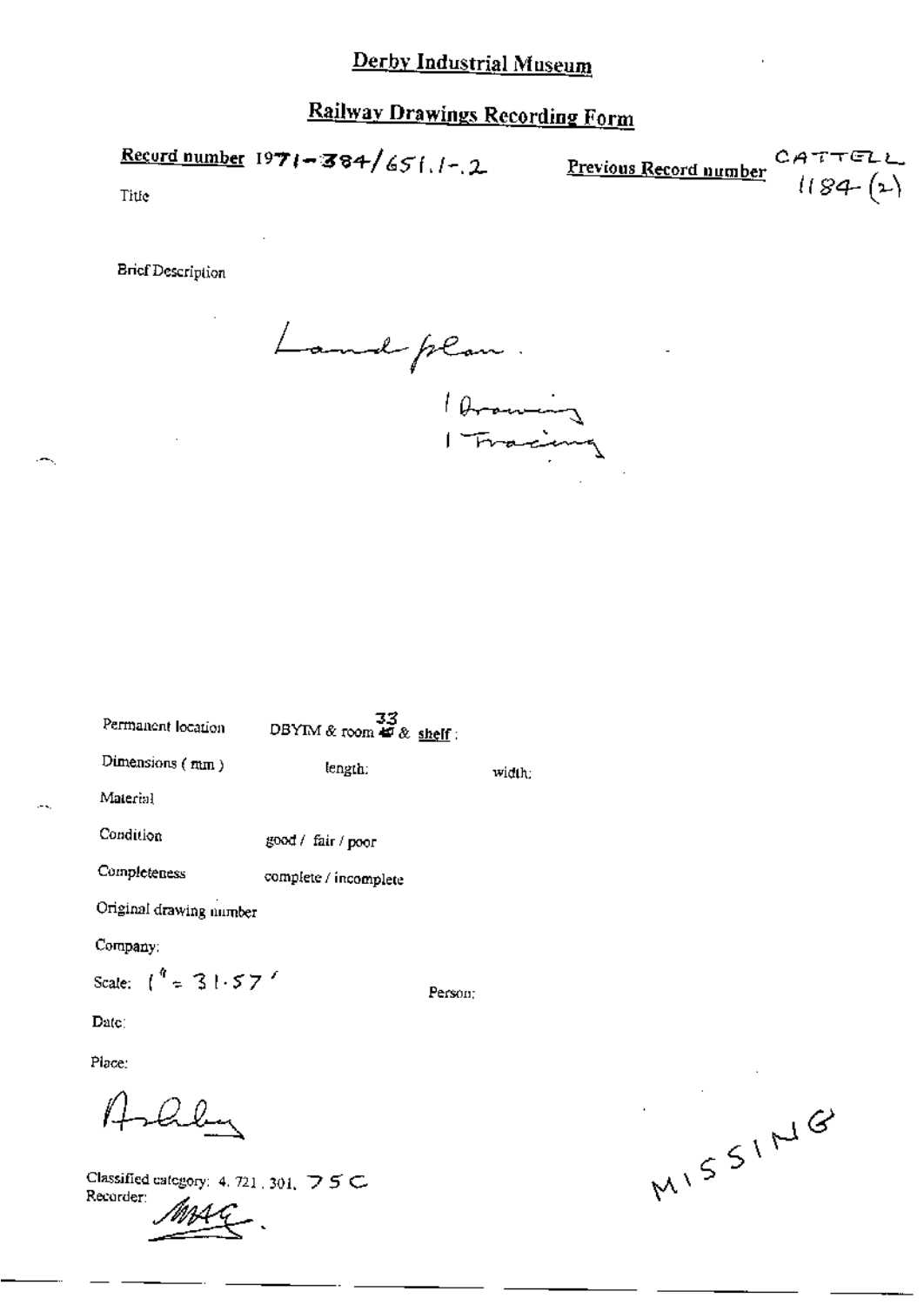Record number 1971-384/4  $51.1$ 

Previous Record number

v.

CATTELL

Title

 $\mathcal{A}$ 

Ashby

**Brief Description** 

Plan shown of strip of land before station.

| Permanent focation                   | DBYIM & room $49$ & shelf: $117$  |               |
|--------------------------------------|-----------------------------------|---------------|
| Dimensions (mm)                      | length: $480$                     | width: $2.70$ |
| Material                             | Sfolice                           |               |
| Condition                            | good / tair/poor                  |               |
| Compicteness                         | complete / <del>/incomplete</del> |               |
| Original drawing number              |                                   |               |
| Company:                             |                                   |               |
| Scale: $1'' = 3.156 \text{ GHz}$ NVS | Person:                           |               |
| Date:                                |                                   |               |
| Place:                               |                                   |               |
|                                      |                                   |               |

Classified category: 4, 721, 301, 75C-Recorder:  $11/12003$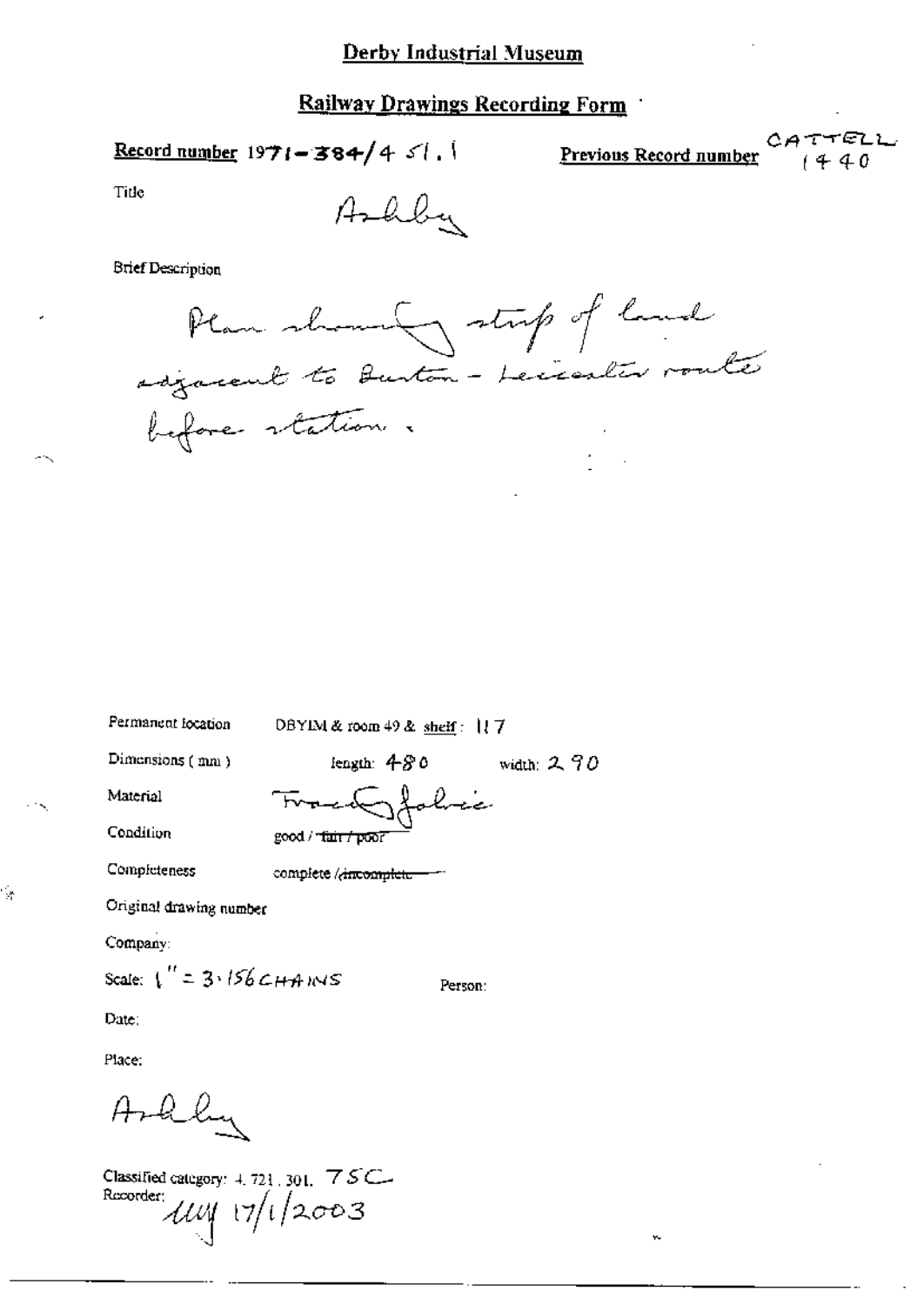Record number 
$$
1971 - 364/451.2
$$

Previous Record number

ķ.

TELL CA.  $440$ 

4

Title

**Brief Description** 

| Permanent location                                                         | DBYIM & room 49 & shelf: 1430291 Box SB310 |              |  |
|----------------------------------------------------------------------------|--------------------------------------------|--------------|--|
| Dimensions (mm)                                                            | length: $2.05$                             | width: $335$ |  |
| Material                                                                   |                                            |              |  |
| Condition                                                                  | good / fair / poor                         |              |  |
| Completeness                                                               | complete / incemplete                      |              |  |
| Original drawing number                                                    |                                            |              |  |
| Company:                                                                   |                                            |              |  |
| Seale:                                                                     |                                            | Person.      |  |
| Date:                                                                      |                                            |              |  |
| Place:                                                                     |                                            |              |  |
|                                                                            |                                            |              |  |
| Classified category: 4.721.301. 75C<br>Recorder: $\sqrt[4]{U/4t}$ 24/12003 |                                            |              |  |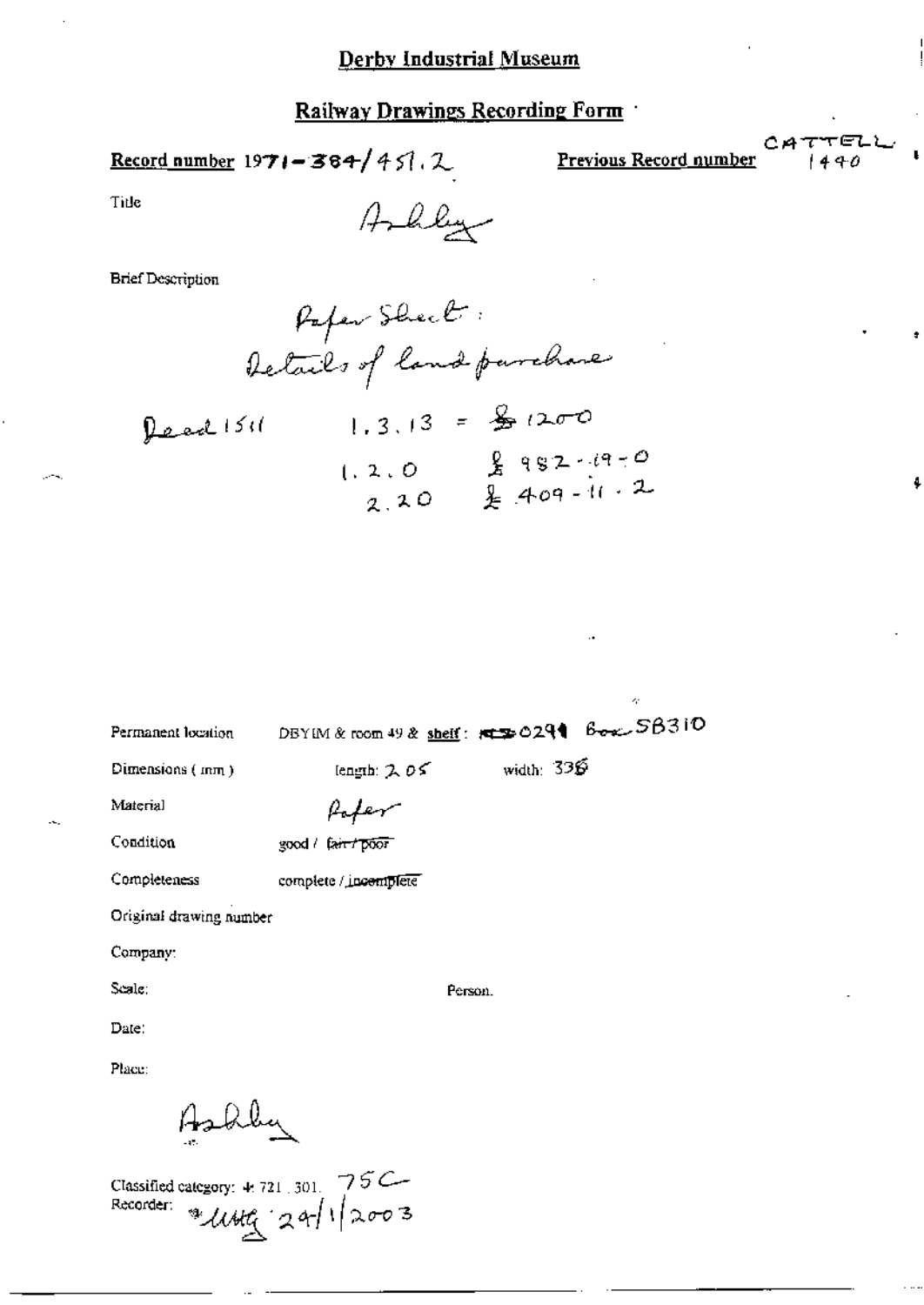### Railway Drawings Recording Form

Record number 1971-384/ 4543

CATTELL Previous Record number

Title

 $4.91$ 

**Brief Description** 

Ashley<br>Poper Sheet.

Details p Deed Quantity & Price<br>1511 2a - 20p. & 1400.

| Permanent location                                | DBYIM & room 49 & shelf: $\exp 0.29$   $\frac{1}{3}$ $\frac{1}{3}$ $\frac{1}{3}$ $\frac{1}{3}$ $\frac{1}{3}$ $\frac{1}{3}$ |
|---------------------------------------------------|----------------------------------------------------------------------------------------------------------------------------|
| Dimensions (mm)                                   | length: 1oS<br>width: $335$                                                                                                |
| Material                                          | Kaper                                                                                                                      |
| Condition                                         | good / fair7poor-                                                                                                          |
| Completeness                                      | complete / incomplete --                                                                                                   |
| Original drawing number                           |                                                                                                                            |
| Company:                                          |                                                                                                                            |
| Scale                                             | Person:                                                                                                                    |
| Date:                                             |                                                                                                                            |
| Place:                                            |                                                                                                                            |
| Askley                                            |                                                                                                                            |
| Classified category: $4.721.301.75C$<br>Recorder: | $\mu$ y 24/1/2003                                                                                                          |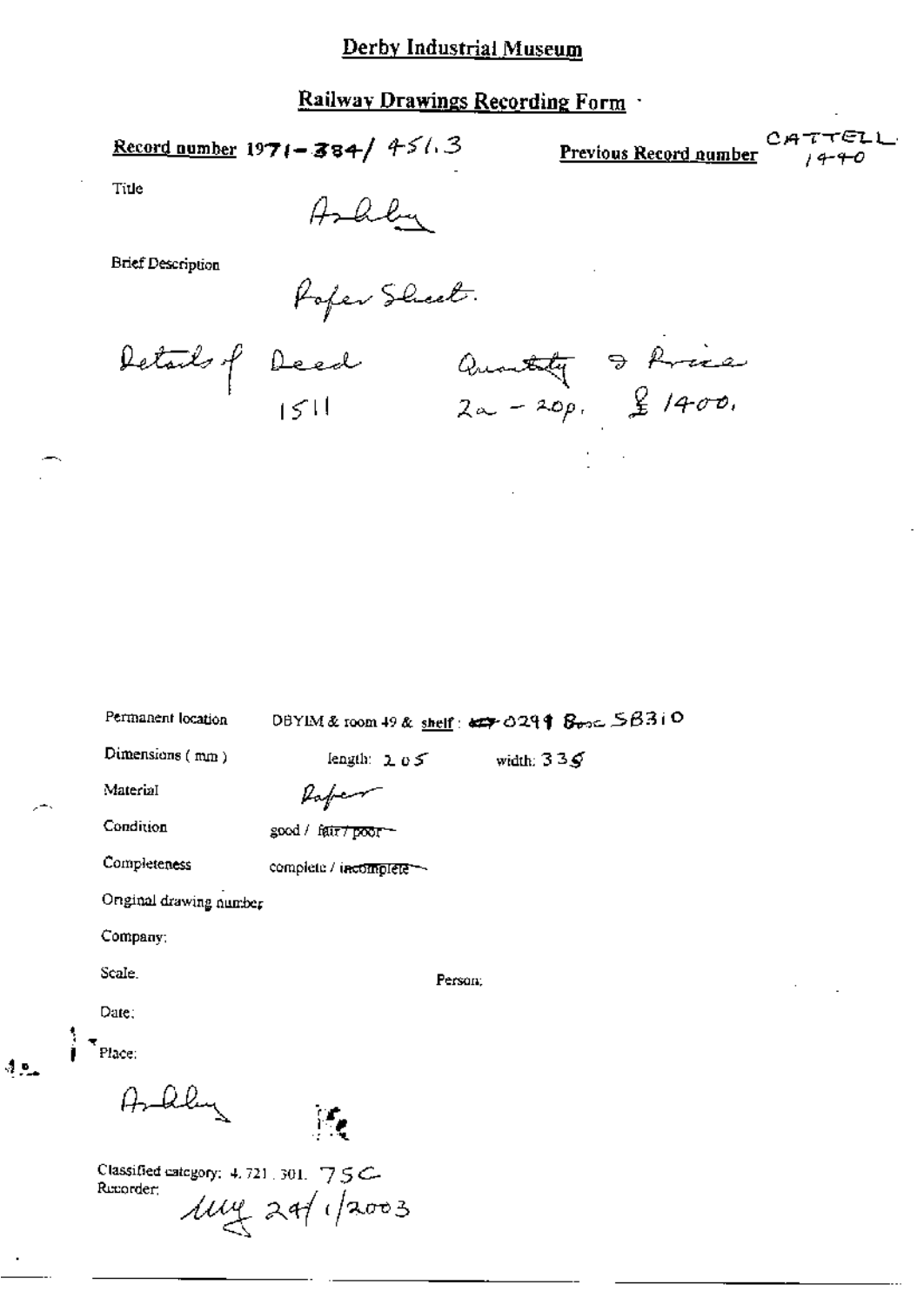# **Railway Drawings Recording Form**

Record number  $2005 - 496/27$ 

Previous Record number

Title

**Brief Description** 

Strip diagram of raute from Gresley Tunnel to Desford Jem showing stations, signal Distances between rigual boxes. gradient profile of route.

Permanent location UBYIM & room  $\stackrel{\bullet}{\bullet}$  & shelf: 123 Dimensions (mm) length:  $12.35$  width: 200 Material Tracing folice Condition good / Jair <del>Jpoor</del> Completeness complete / incomplete -------Original drawing number

Company:

Scale:

Person:

Date:

Place:

Greekey - Desford

Classified category: 4, 721, 301, 73, 750, 78 Recorder:  $1114$  17-3-2006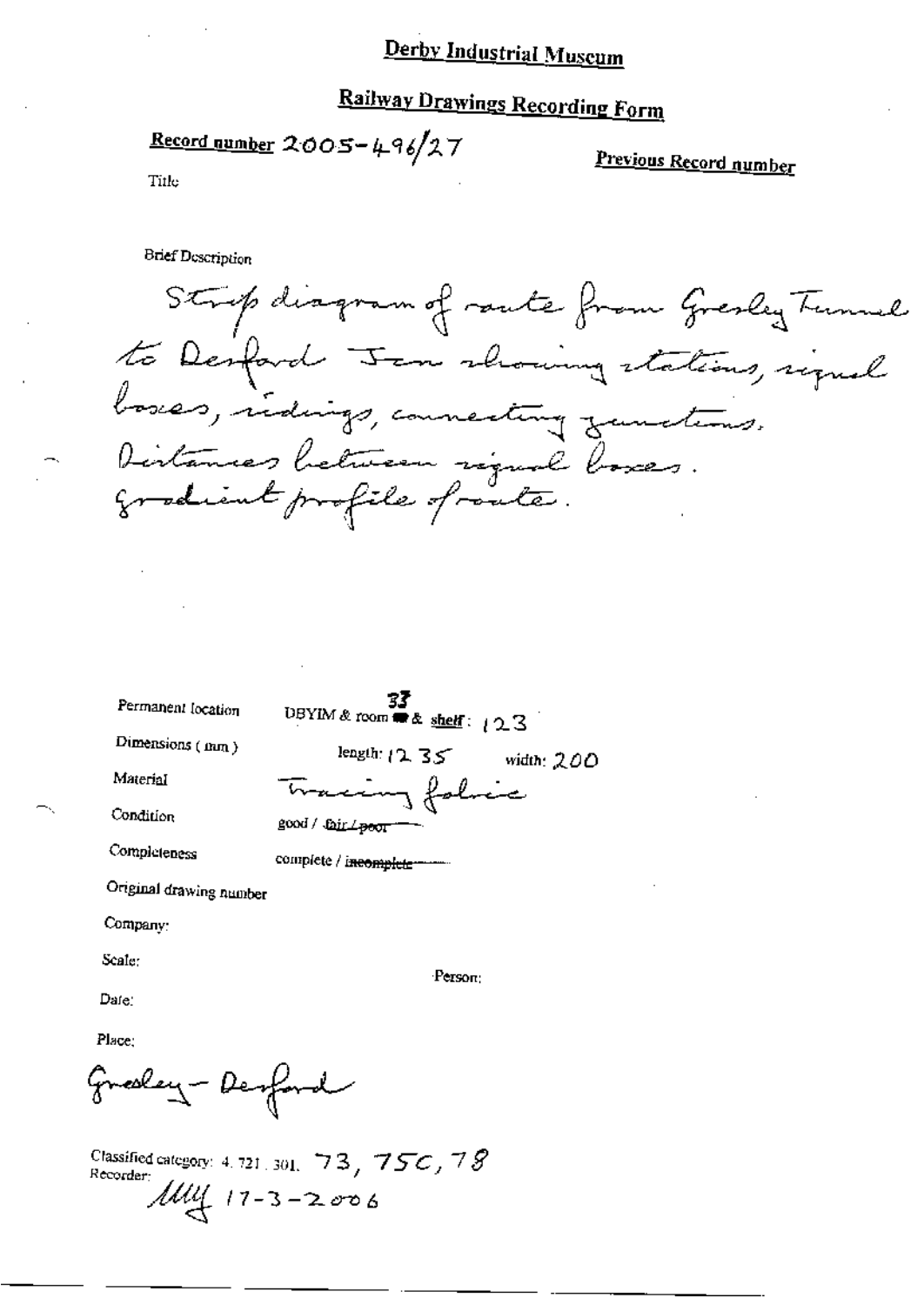Record number  $1971 - 384 / 501$ 

Previous Record number

CATTELL  $1120$ 

G.

Title

**Brief Description** 

flangt proposed route of part of<br>Barton/Licenter route at Simple Dioming<br>roads, fields and krouch to Colearton Colling

Permanent location

DBYIM & room 49 & shelf: 117

Dimensions (mm)

length 600<br>Trace profer

Condition

Material

good/ fair/ poor-

Completeness

complete / incomplete

Original drawing number

Company;

Scale:

Pērson:

width: 2 <del>o-</del>o

Date: 21 July 1848

Place:

Sinope Colliery

Classified category: 4.721-7501. 7.5 $C^*$ Recorder:  $\mu\mu$  14/3/2003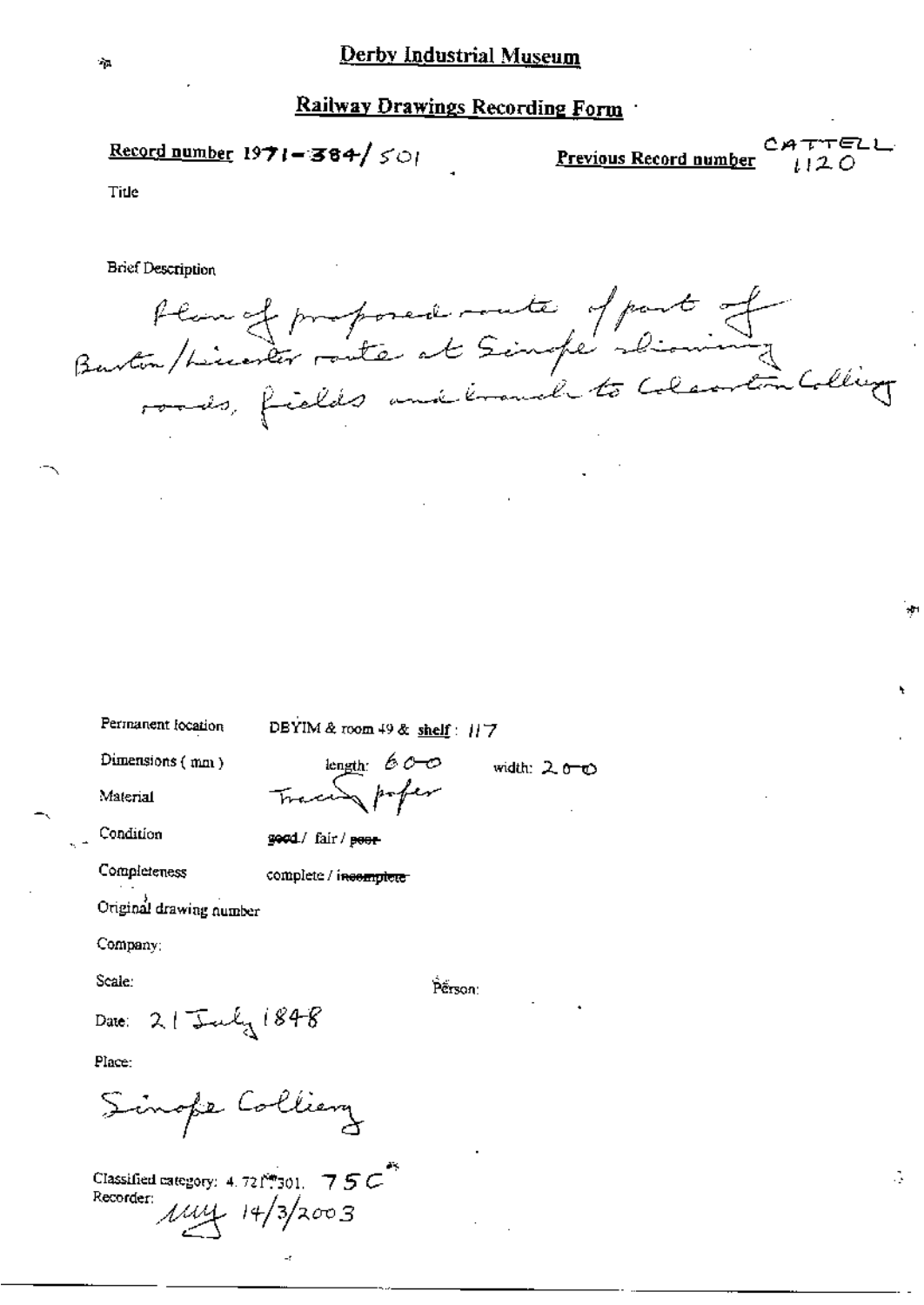### **Railway Drawings Recording Form**

Previous Record number  $\mu$  $\beta$  $\beta$ 132/275 Record number 1997-5/244-County of Derby Title Parish of GreasLey **Brief Description** Plan showing road widering and boundary changes off Mushroom Lane Track details and affected properties -hours. Permanent location DBYIM & room 49 & shelf:  $67$ Dimensions (mm) length;  $62.0$  width:  $470$ Paper on fobr se Material Condition good / fair / poor-

Completeness

complete / incomplete 58

Company: M R

Scale:  $l'' = l \text{CHAIN}$ 

Date: April 1889

Original drawing number

Person:  $\subset \mathcal{ID}$ 

Place:

Greacley

Classified category: 4.721.301.460.75 Recorder: MAKG 25.11.97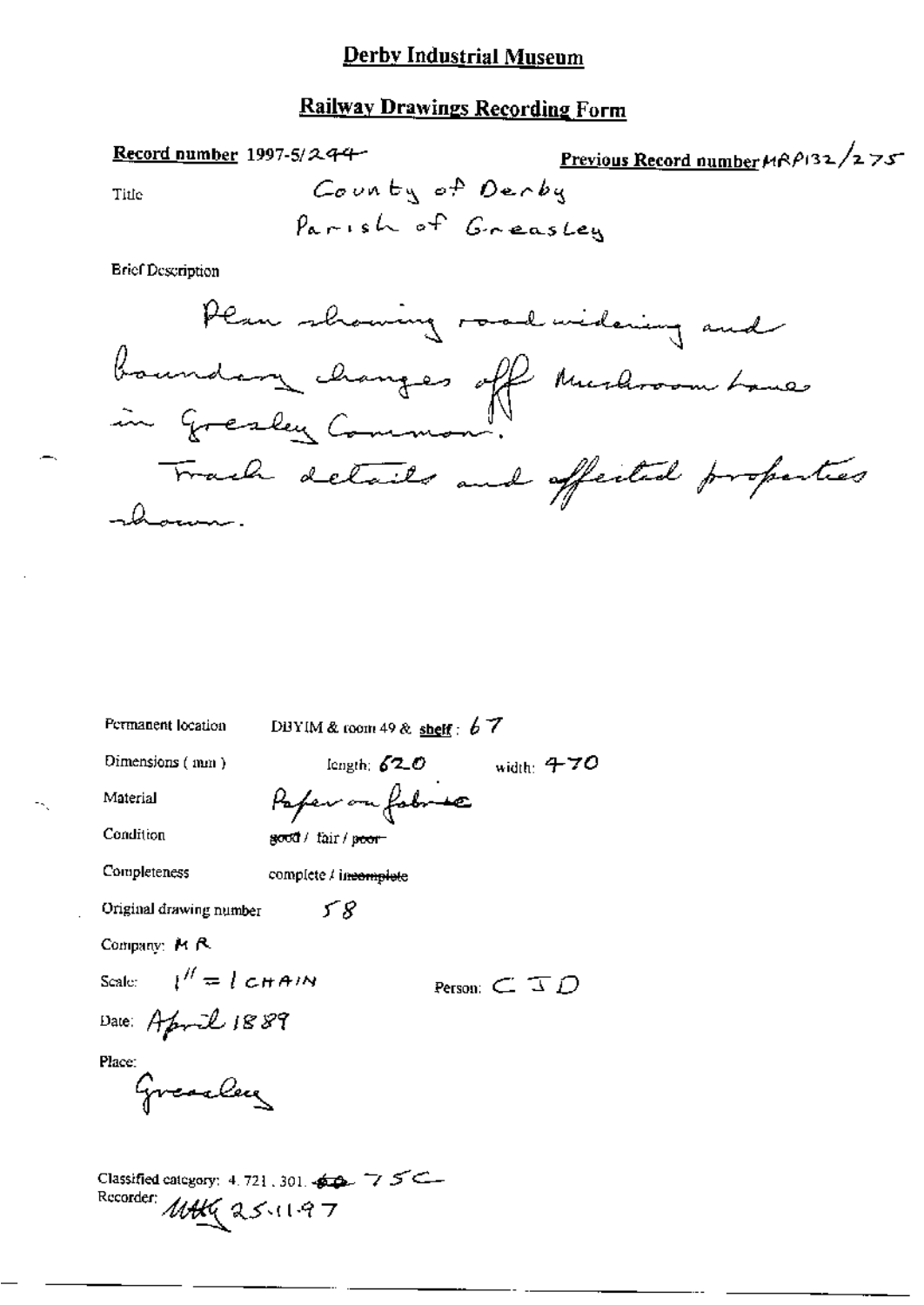### **Railway Drawings Recording Form**

### Record number 1997-5/897

Previous Record number MRP132/990

Title

**Brief Description** 

Plan showing main Burton - Leiserler track with branch to cool Wharf, branch from Wooden Box Q old traveray

width:  $255$ 

 $,809$ 

Person:

Permanent location

DBYIM & room 49 & shelf: 127

Dimensions (mm)

 $length: 465$ Rufer

Condition

Completeness

Material

geod / fair / poor

complete / incomplete -

Original drawing number

Company:

Scale:  $1^{1/2}$  2  $\frac{1}{2}$  c HAINS

Date:

Place:

Wooden Bosc

Classified category:  $4.721$ , 301,  $75$ C Recorder:  $\mathcal{U}\mathcal{U} \mathcal{U}$  2af a/1999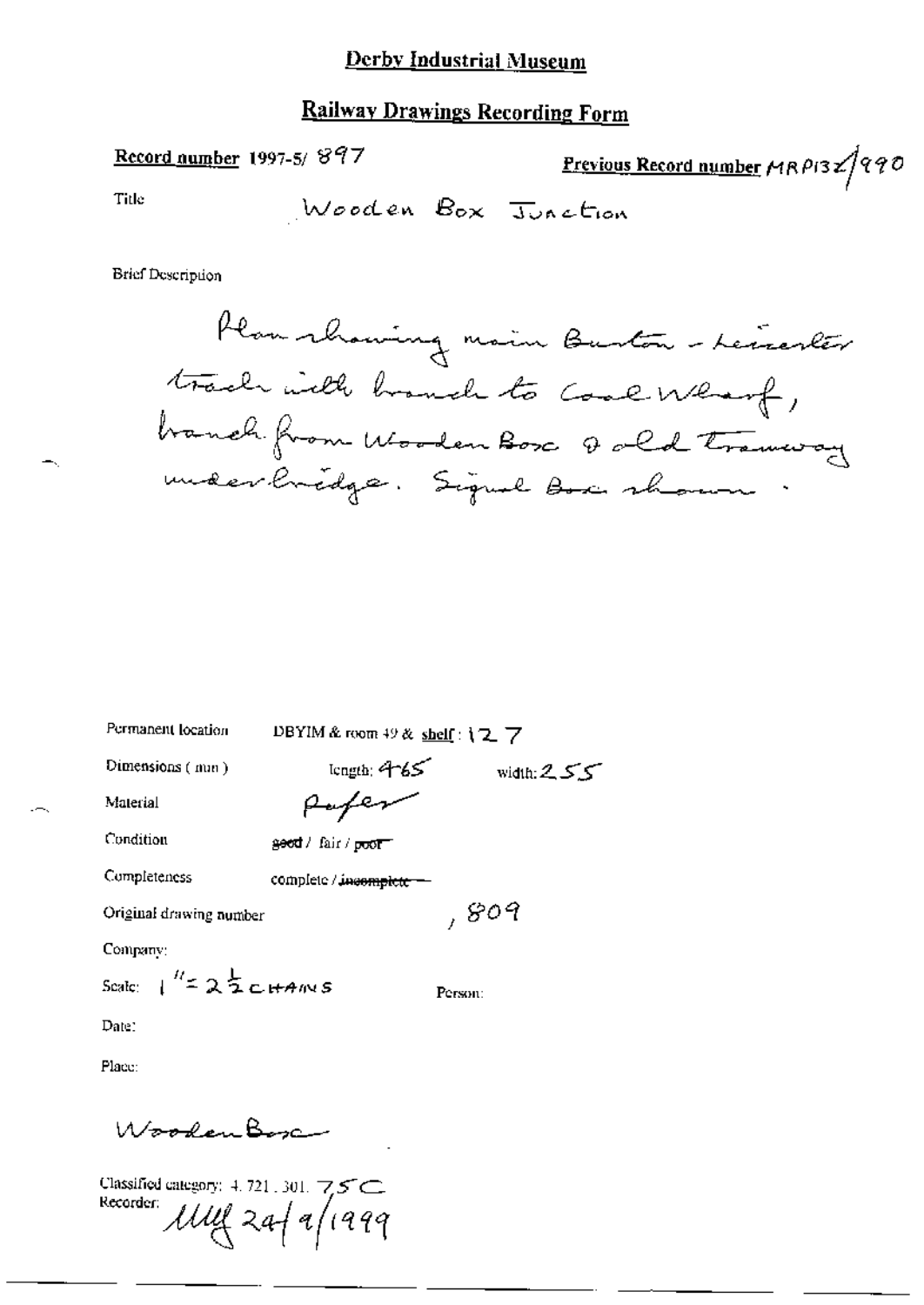Railway Drawings Recording Form

Record number 1971-384/489

CATTELL Previous Record number 1116

Title

**Brief Description** Sections run togetter of part of Lenarler to Burton voute between OM70cH-3M40cH Greatly Trunnel to Parisl of Whiliberick Flam of proposed route showing area of land to be prevehave it. County of Derby. Parish of Coloraton.<br>Meandam.<br>Arbbyde la Zouch.  $\frac{1}{2}$ Romandonie. Waitwick.  $\rho$  to  $\sim$ Landouners :-

Permanent location DBYIM & room 49 & shelf:  $17$ 

change / fair / pour-

Dimensions (mm)

length.

Traca popu on folice

width:

Condition

Material

Completeness

comptere/incomptere bils off

Person.

Original drawing number

Company:

Scale:  $1^{\prime\prime}$  and  $2\frac{1}{2}$  cHAINS

Date:

Place:

Granby-Whitewith

Classified category: 4, 721, 301 75C Recorder;  $100<sup>2</sup>$   $7/3/2003$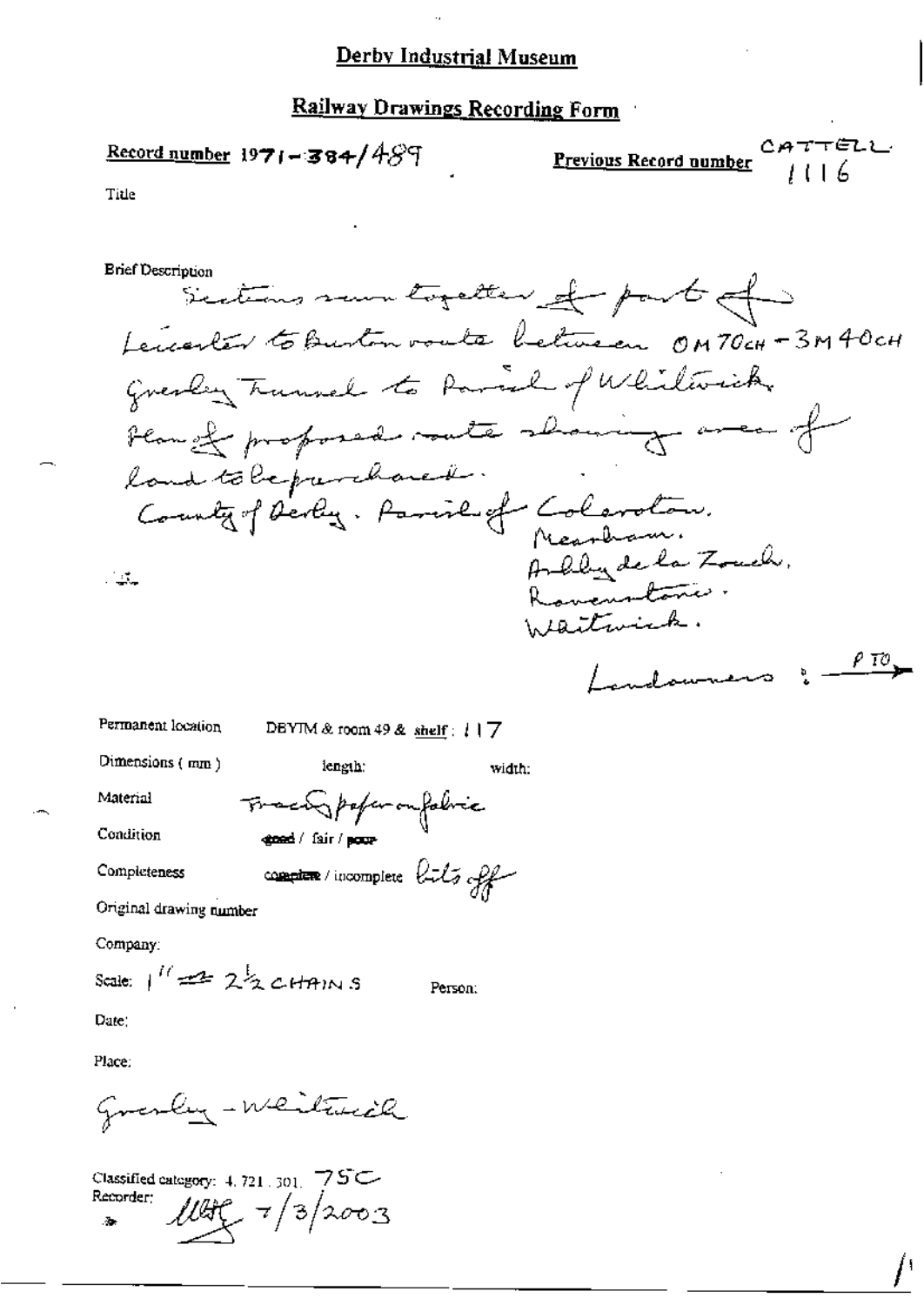### **Railway Drawings Recording Form**

#### Record number 1997-5/331

Previous Record number MRP132/373

Title

**Brief Description** 

Plan showing purchase of land from Henry Clay at Stopenheill totalle offrom Harres.

| Permanent location                | DBYIM & room 49 & shelf: フ ユ |               |
|-----------------------------------|------------------------------|---------------|
| Dimensions $(mn)$                 | length: $4.35$               | width: $2.35$ |
| Material                          |                              |               |
| Condition                         | good / fair / peer           |               |
| Completeness                      | complete / incomplete.       |               |
| Original drawing number           | اك                           |               |
| Company: $M_{\rm H}$ <sup>2</sup> |                              |               |
| Scale: -                          | Person:                      |               |
| Date.                             |                              |               |
| Place:<br>Stafenhill              |                              |               |
|                                   |                              |               |

Classified category: 4, 721, 301, 2005, 77 SC Recorder:  $1145/2/98$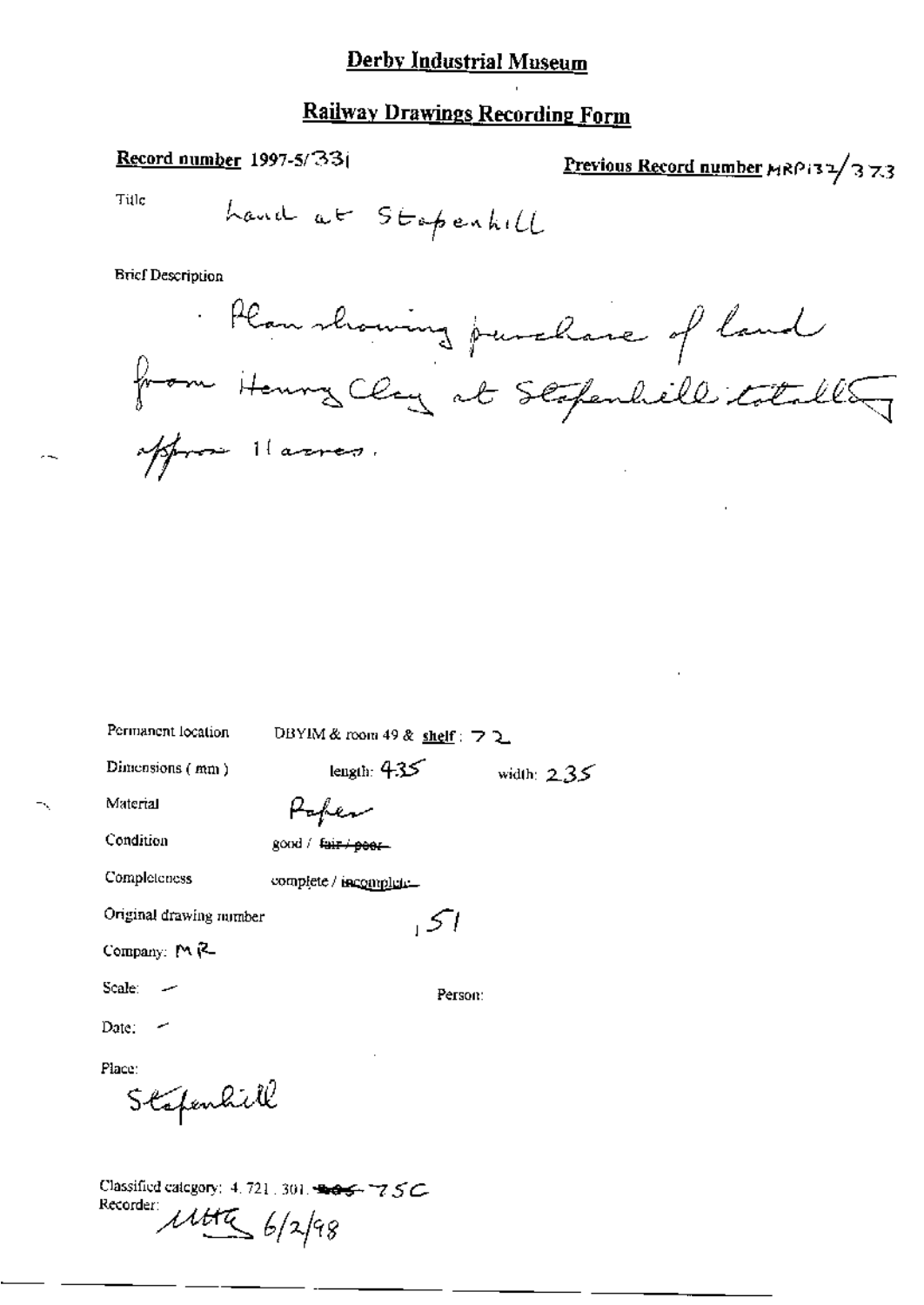## **Railway Drawings Recording Form**

Record number 2005-496/28

Previous Record number

Title

**Brief Description** 

Strip diagram of route from Leiserlos Fen (B-o-T to Coolielle showing stations, signal bases, sidings, connecting zondious and & nile ports

| Permanent location                                                                   | 33<br>DBYIM & room mm & shelf: 123 |              |
|--------------------------------------------------------------------------------------|------------------------------------|--------------|
| Dimensions $(mn)$                                                                    | length: 2320                       | width: $120$ |
| Material                                                                             | Francing fabric                    |              |
| Condition                                                                            | good / fair / poor "               |              |
| Completeness                                                                         | complete / <del>incomplete =</del> |              |
| Original drawing number                                                              |                                    |              |
| $Company$ :                                                                          |                                    |              |
| Scale: $\boldsymbol{\mathit{f}}'' \text{=} \text{I}$ mille $\boldsymbol{\mathit{f}}$ | ·Person·                           |              |
| Datc∴                                                                                |                                    |              |
| Place:                                                                               |                                    |              |
|                                                                                      |                                    |              |
| Leicerler <del>Jen</del> –<br>Coolville                                              |                                    |              |

Classified category: 4, 721, 301,  $\overline{7}$  5  $\overline{6}$ , Recorder:

 $1144 + 17 - 3 - 2006$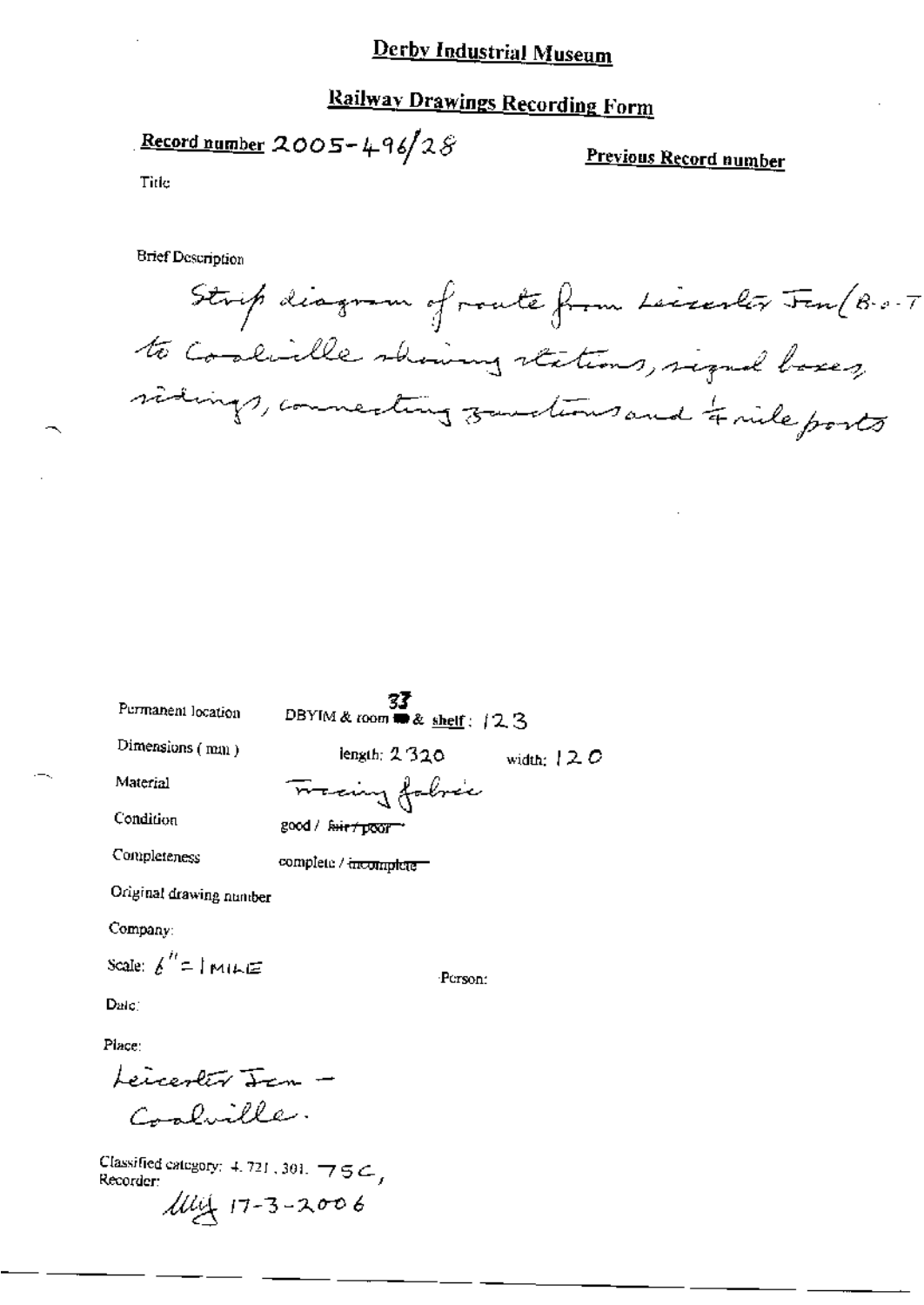## Railway Drawings Recording Form

#### Record number 1997-5/132

 $\mathcal{F}$ 

Previous Record number MRP132/135

Title

**Brief Description** 

Plan of route and tracks from the River Trent to Birmingham Curve Jametin showing hidges and embandments with adzomniz frield nomes.

| Permanent location                         | DBYIM & room 49 & shelf: $60$   |                       |              |  |
|--------------------------------------------|---------------------------------|-----------------------|--------------|--|
| Dimensions (mm)                            | length: $2350$                  |                       | width: $660$ |  |
| Material                                   | Porfer on fabric                |                       |              |  |
| Condition                                  | good / <del>fair / poor -</del> |                       |              |  |
| Completeness                               | complete / incomplete.          |                       |              |  |
| Original drawing number                    |                                 |                       |              |  |
| Company: MR                                |                                 |                       |              |  |
| Scale: $\frac{1}{1}$ = $\frac{1}{2}$ CHAIN |                                 | Person: $\rightarrow$ |              |  |
| Date: March 1880                           |                                 |                       |              |  |
| Place: Burton on Tres                      |                                 |                       |              |  |
|                                            |                                 |                       |              |  |
|                                            |                                 |                       |              |  |

Classified category: 4, 721, 301,  $\bigoplus$  75 C Recorder:  $\mu_{\mathcal{B}} = 16/7/97$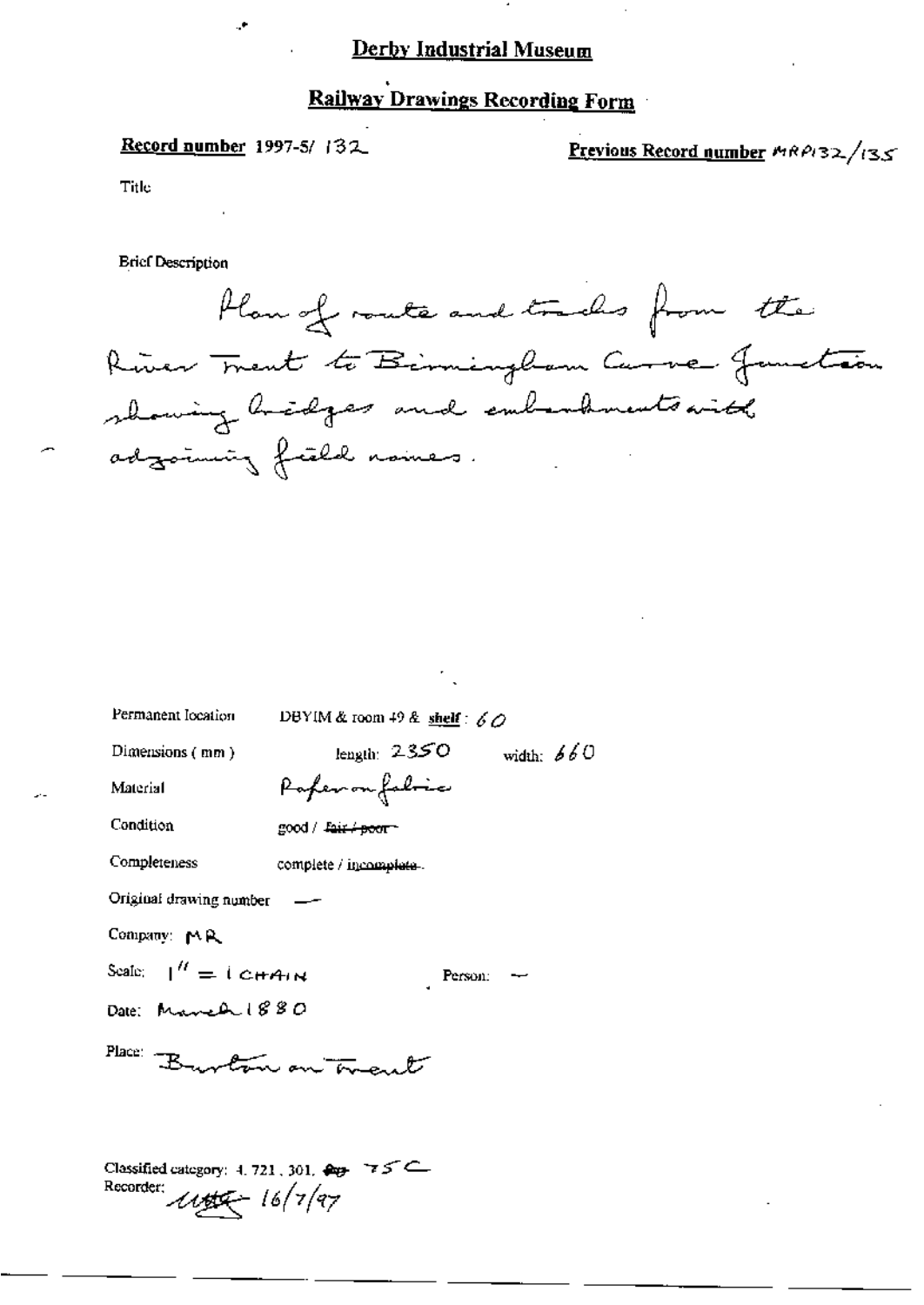### Railway Drawings Recording Form

|                   | Record number $1971 - 384 / 588$ | CATTELL<br><u>Previous Record number</u><br>10.70 |
|-------------------|----------------------------------|---------------------------------------------------|
| Title:            |                                  | BOROVEN OF BURTON ON TRENT                        |
| Brief Description |                                  | IN THE COUNTIES OF STAFFORD Q DERBY               |
|                   |                                  |                                                   |

Map of Burton on trent showing whole<br>town up to 24 mile radius sentred on site of Table's of: Reference to Breveries - 30 compones.<br>Details of Town & Council.<br>Rublic Buildings. Froponed roate of Burton/Stopshill pedestries bridge واستستنسين لجع

width:  $970$ 

Permanent location

DBYIM & room 49 & shelf: 118

length:  $720$ 

Dimensions (mm)

Material

Condition

Completeness

Koker good / fair / poor

complete / incomplete-

Original drawing number

Company:

Scale:  $\int_0^R z 220yds$ 

Date:

 $5 - \frac{2}{5}$ 

Person: JAMERER Estate Agent (Survey Burton on Trent

Place:

Burton on Truent

|                                                      | J. J. 7 17 | <i><b>ALOH</b></i> |
|------------------------------------------------------|------------|--------------------|
| Classified category: $4.721.301.$ $2.0 S.A$ , $2.11$ | 719B       | 2208               |
| Recorder:                                            | 219C       | ススのこ               |
| $11\frac{11}{4}$ 23/5/03                             | 221A       | 222A               |
|                                                      | 22IB       | 222B               |
|                                                      | 22C        | 222c<br>2220       |
|                                                      | 2210       | スススピ               |